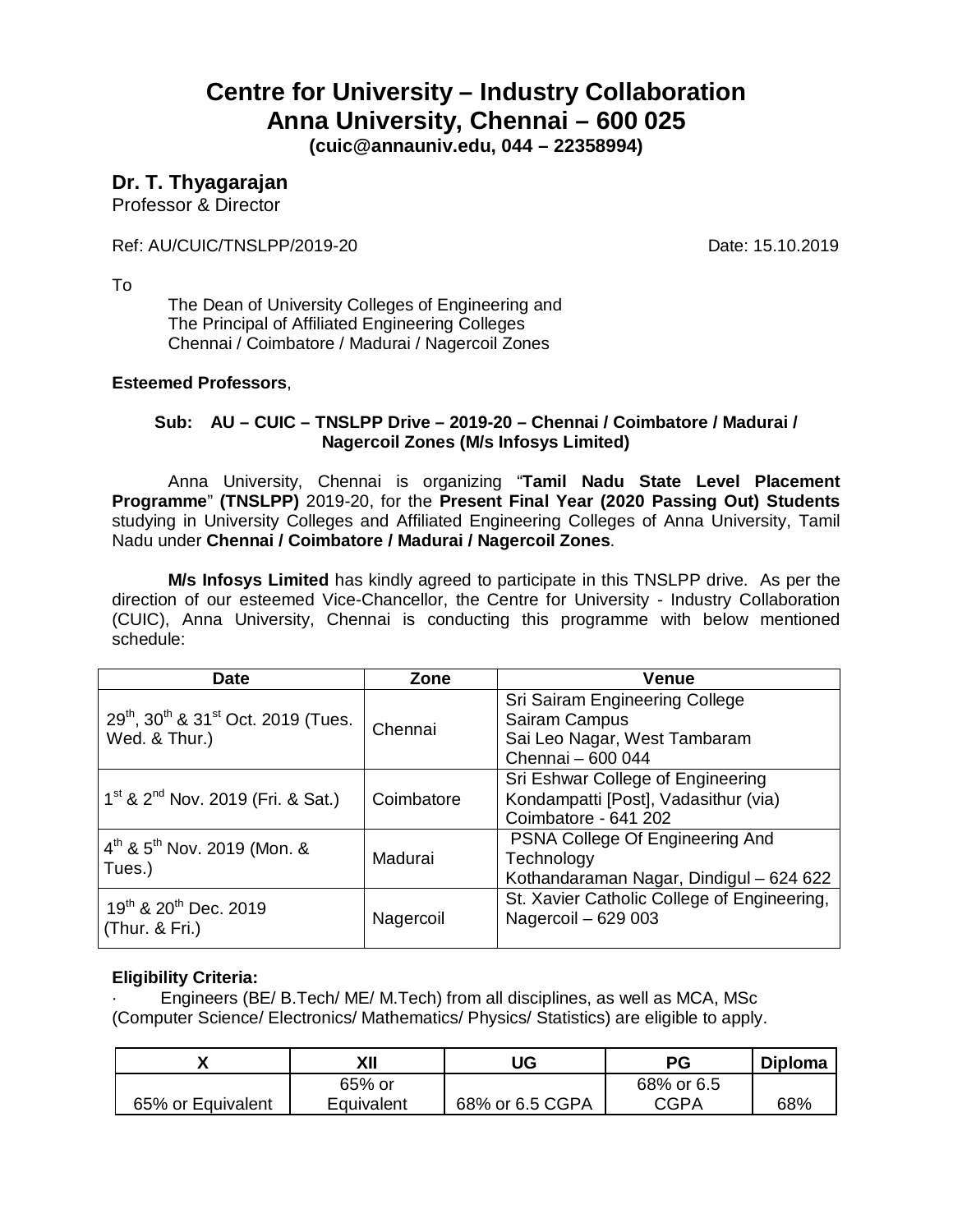In case the candidate has done both  $12$ th & Diploma the best of 2 is taken into consideration

- NO ACTIVE BACKLOGS ALLOWED
- Candidate should be willing to relocate to any location as required by Infosys
- Candidate should be willing to work in different technologies as required by Infosys

Job Role: Systems Engineer

#### Compensation: Rs. 3.60 LPA

**The colleges who had already participated in any form of recruitment drives of M/s Infosys for the current academic year are NOT permitted to participate now in the TNSLPP drive. The students who are already placed (in any company) through on-campus placement are also NOT permitted to attend TNSLPP.** It is requested that the Dean / Principal / Placement Officer of the College should verify the above credentials as well as the grades of the students and **certify their eligibility** to attend the TNSLPP.

The candidates who have already paid the TNSLPP charges to CUIC, Anna University and obtained the admit card need not to pay any charges. The other **eligible candidates** have to pay a **ONE TIME REGISTRATION FEE of Rs. 500/-** (Rupees Five hundred only) mandatorily in the form of Demand draft drawn in favour of "**The Director, CUIC, Anna University**" payable at Chennai**.** 

**The Dean / Principal / Placement Officer may collect the Registration Fee of Rs.500/- from each student and make ONE CONSOLIDATED DEMAND DRAFT of the total amount to ease our accounting purposes and submit the hard copy of the registration form (Annexure-I) along with the Consolidated Demand Draft to the CUIC Staff Members camped at respective venue on 1 st DAY at 7.30 a.m. at the time of Registration. INDIVIDUAL DD'S FROM STUDENTS ARE NOT ACCEPTED.**

**The Deans / Principals / Placement Officers are requested to ascertain the participation of eligible students for M/s Infosys. Accordingly, the students may be instructed to do Online Registration on or before 24.10.2019, 3.00 p.m. through the link:**

#### **https://docs.google.com/forms/d/e/1FAIpQLSfH93DlQIIlhu7NAtD07Mh NUCqOvwhIqzaJsuN-x6bdkLG\_fg/viewform?usp=sf\_link**

**THE COMPANY WILL NOT PERMIT THE STUDENTS WHO HAVE NOT REGISTERED IN THE ABOVE LINK.**

**YOUR COOPERATION IN THE SUCCESSFUL CONDUCT OF TNSLPP IS VERY PRECIOUS.**

Thanking you.

**DIRECTOR, CUIC**

**Encl: Annexure – I, II & III**

**Note: 1. The eligible students should bring the hard copy of the registration form (Annexure-I) to the venue.**

**2. The Dean / Principal is requested to arrange for displaying this letter in the Placement Notice Board.**

**3. Transportation arrangements will be provided from nearby strategic locations to the venue.**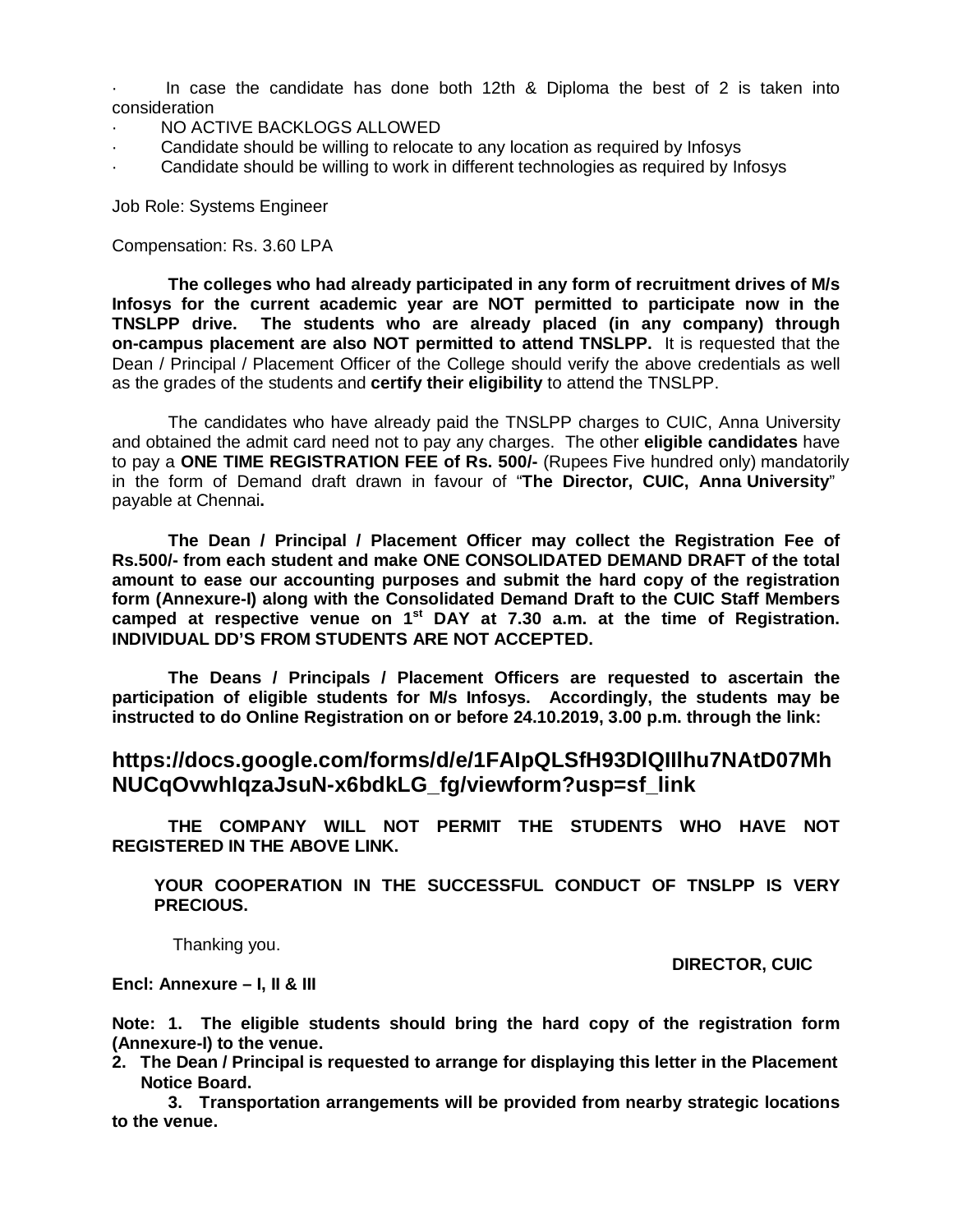**ANNA UNIVERSITY, CHENNAI – 600 025**



**ANNEXURE – I**

## **CENTRE FOR UNIVERSITY - INDUSTRY COLLABORATION**

## **TAMILNADU STATE LEVEL PLACEMENT PROGRAMME (TNSLPP) 2019 - 2020**

## **REGISTRATION FORM**

| Name:      | Gender:<br><u> 1980 - Johann Barbara, martin amerikan basal dan berasal dalam basal dalam basal dalam basal dalam basal dala</u> |                                      |
|------------|----------------------------------------------------------------------------------------------------------------------------------|--------------------------------------|
| Reg. No:   |                                                                                                                                  | Photo                                |
| Branch:    |                                                                                                                                  | (To be attested<br>by the Principal) |
| College:   |                                                                                                                                  |                                      |
|            | Age:                                                                                                                             |                                      |
|            |                                                                                                                                  |                                      |
|            |                                                                                                                                  |                                      |
|            |                                                                                                                                  |                                      |
| Phone No:  | <u> 1980 - Jan Barbara, martxa al II-lea (h. 1980).</u>                                                                          |                                      |
| E-Mail Id: |                                                                                                                                  |                                      |

#### **Academic Profile:**

| <b>Course</b>                  | <b>SSLC</b> | <b>HSLC</b> | Diploma (For<br><b>Lateral Entry</b> ) | UG<br>(Branch) | PG<br><b>Branch</b> |
|--------------------------------|-------------|-------------|----------------------------------------|----------------|---------------------|
| <b>Percentage</b>              |             |             |                                        |                |                     |
| <b>Month / Year of Passing</b> |             |             |                                        |                |                     |

| <b>Semester</b>              |  |  |  |
|------------------------------|--|--|--|
| <b>GPA</b>                   |  |  |  |
| $\mid$ (No round off) $\mid$ |  |  |  |



I hereby declare that the information provided above, are true to best of my knowledge.

#### **Student's Signature**

**Certified that the student is eligible for AU - TNSLPP Process**

 **Placement Officer / Principal**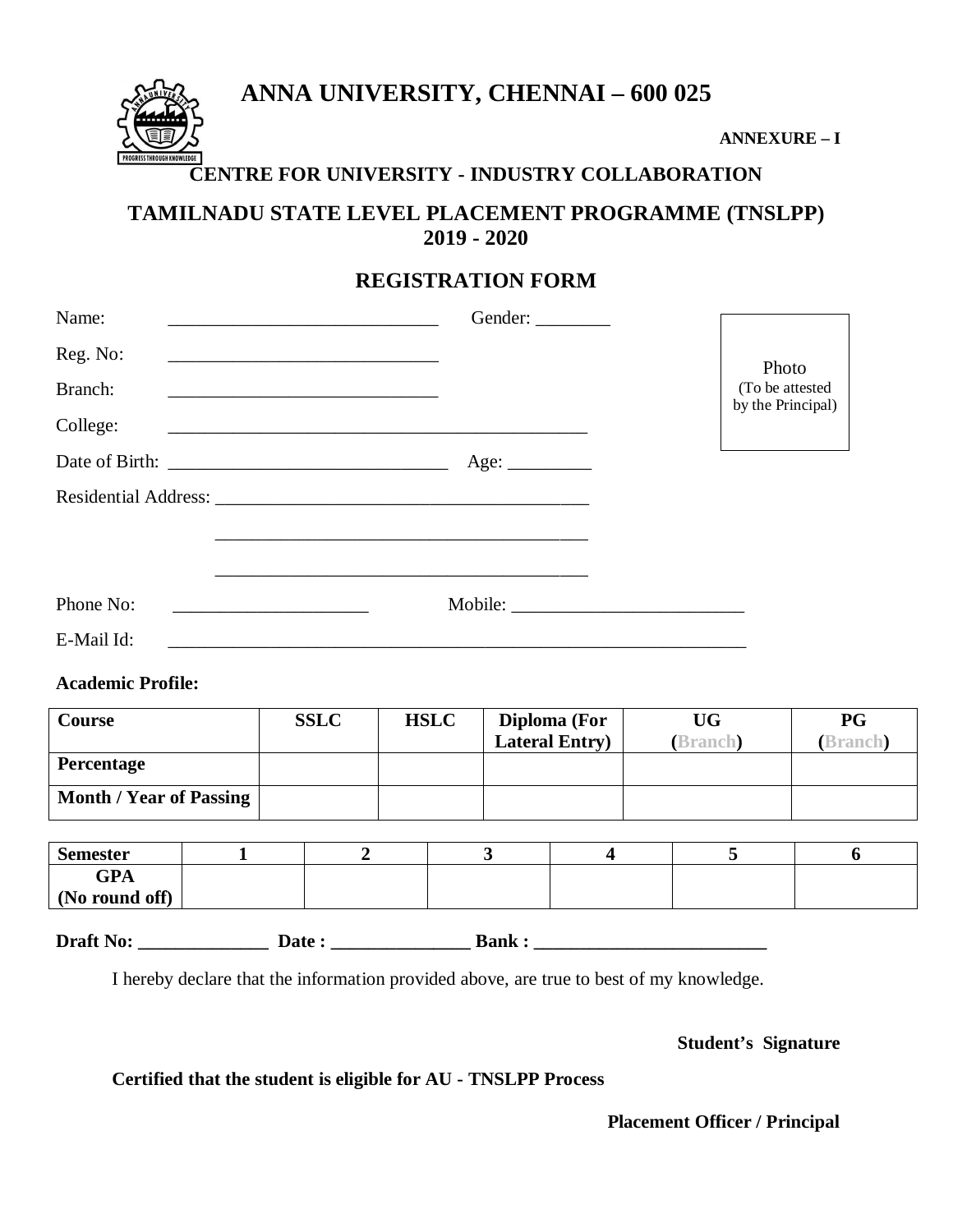**ANNA UNIVERSITY, CHENNAI – 600 025**



**ANNEXURE – II**

### **CENTRE FOR UNIVERSITY - INDUSTRY COLLABORATION (cuic@annauniv.edu, 044 – 22358994)**

## **TAMILNADU STATE LEVEL PLACEMENT PROGRAMME (TNSLPP) 2019 - 2020**

#### **Terms and Conditions**

- 1. As per the mandate of the Anna University, Chennai, students who are already placed in any company through Campus Recruitment **are not eligible** to attend the TNSLPP.
- 2. As per the notification of visiting Companies, the students who have already appeared for On-Campus Recruitment of that particular Company **are not eligible** to re-appear again through TNSLPP.
- 3. All the eligible students taking part in the TNSLPP process for the first time have to register by paying a *one time* **Registration Fee of Rs.500/-** in the form of a consolidated Demand Draft drawn in favour of **"The Director, CUIC, Anna University"** payable at Chennai, through their respective College Principals.
- 4. Candidates should affix the photograph duly attested by the Principal of their college. (Annexure I)
- 5. Candidates should bring the resume, attested Photo Copies of SSLC, HSLC, Diploma and Degree semester mark sheets for verification along with 6 passport size photographs.
- 6. For attending the TNSLPP, the candidates should make their own arrangements, (for travel, boarding, lodging etc) for all the days.
- 7. Registration and Test will be conducted on Day-one. The shortlisted students will have to attend their interview on Day one / two.
- 8. Those students selected through TNSLPP by the company **should not** attend the subsequent Test / Interviews conducted by other companies, through TNSLPP, subsequently in other drives.
- 9. Any irregularity / Mal practices / any form of recommendation will be treated, as disqualification and Anna University, Chennai will take serious action against those students.
- 10. The decision of the Director, CUIC, Anna University will be final in all matters.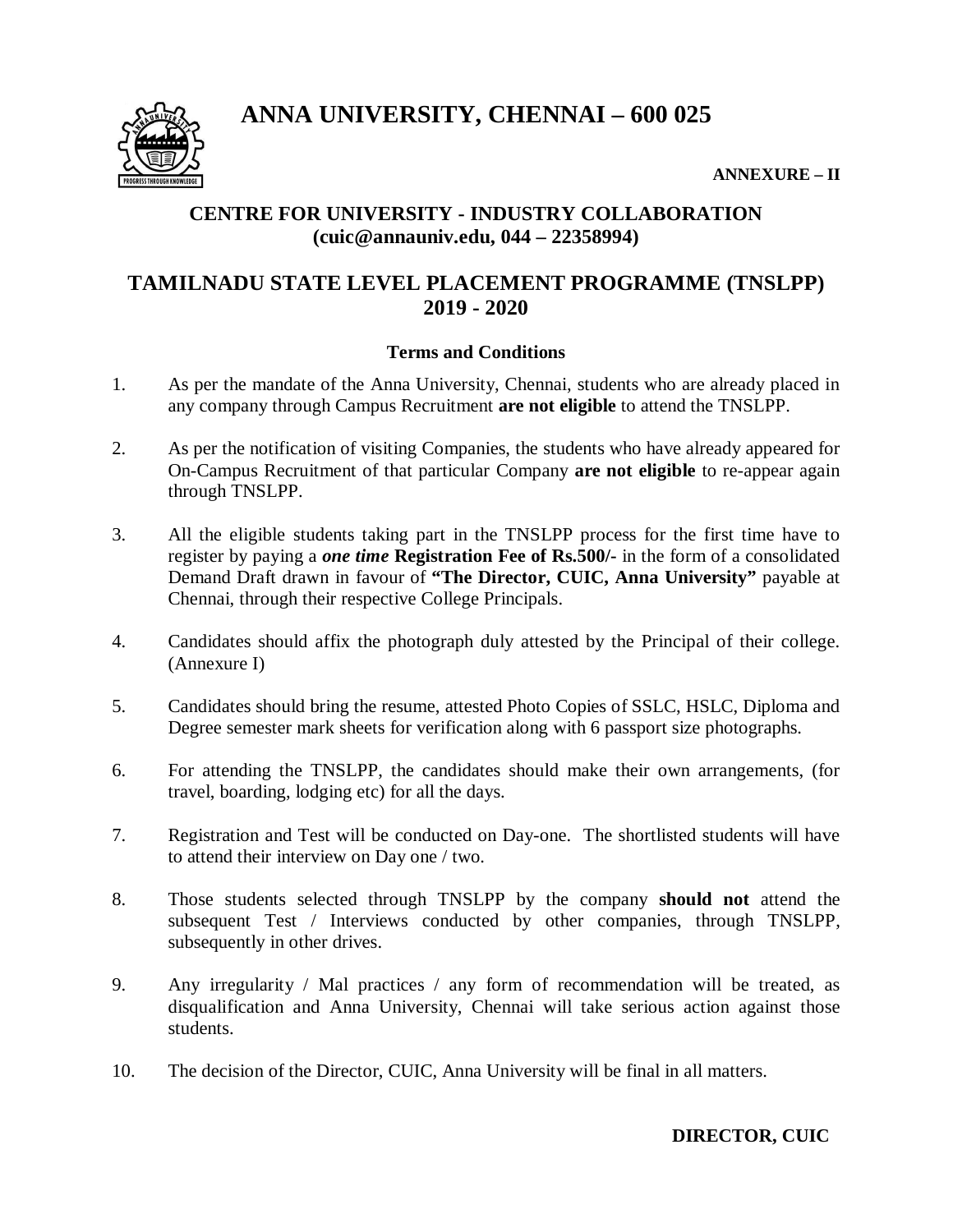**ANNA UNIVERSITY, CHENNAI – 600 025**



**ANNEXURE – III**

## **CENTRE FOR UNIVERSITY - INDUSTRY COLLABORATION (cuic@annauniv.edu, 044 – 22358994) TAMILNADU STATE LEVEL PLACEMENT PROGRAMME (TNSLPP) 2019 - 2020**

## **Company: M/s Infosys**

## **Tentative Schedule:**

**Day 1:**

| 1.               | 7.30 a.m. | $\sim 100$     | <b>General Briefing</b>                             |
|------------------|-----------|----------------|-----------------------------------------------------|
| 2.               | 7.45 a.m. | $\blacksquare$ | Signing of Attendance Sheet                         |
| 3.               |           |                | <b>Verification of Certificates</b>                 |
| $\overline{4}$ . |           |                | Verification / Issue of TNSLPP Admit Card           |
| 5.               |           |                | Affixing the Photograph & Endorsement               |
| 6.               | 8.30 a.m. | $\blacksquare$ | <b>Online Aptitude Test</b>                         |
| 7.               | 9.00 p.m. | $\blacksquare$ | <b>Declaration of Online Test Results</b>           |
|                  |           |                | (in the Anna University Website - www.annauniv.edu) |

## **Day 2:**

Note: The final selection will be published in the Anna University Website (www.annauniv.edu)

**DIRECTOR, CUIC**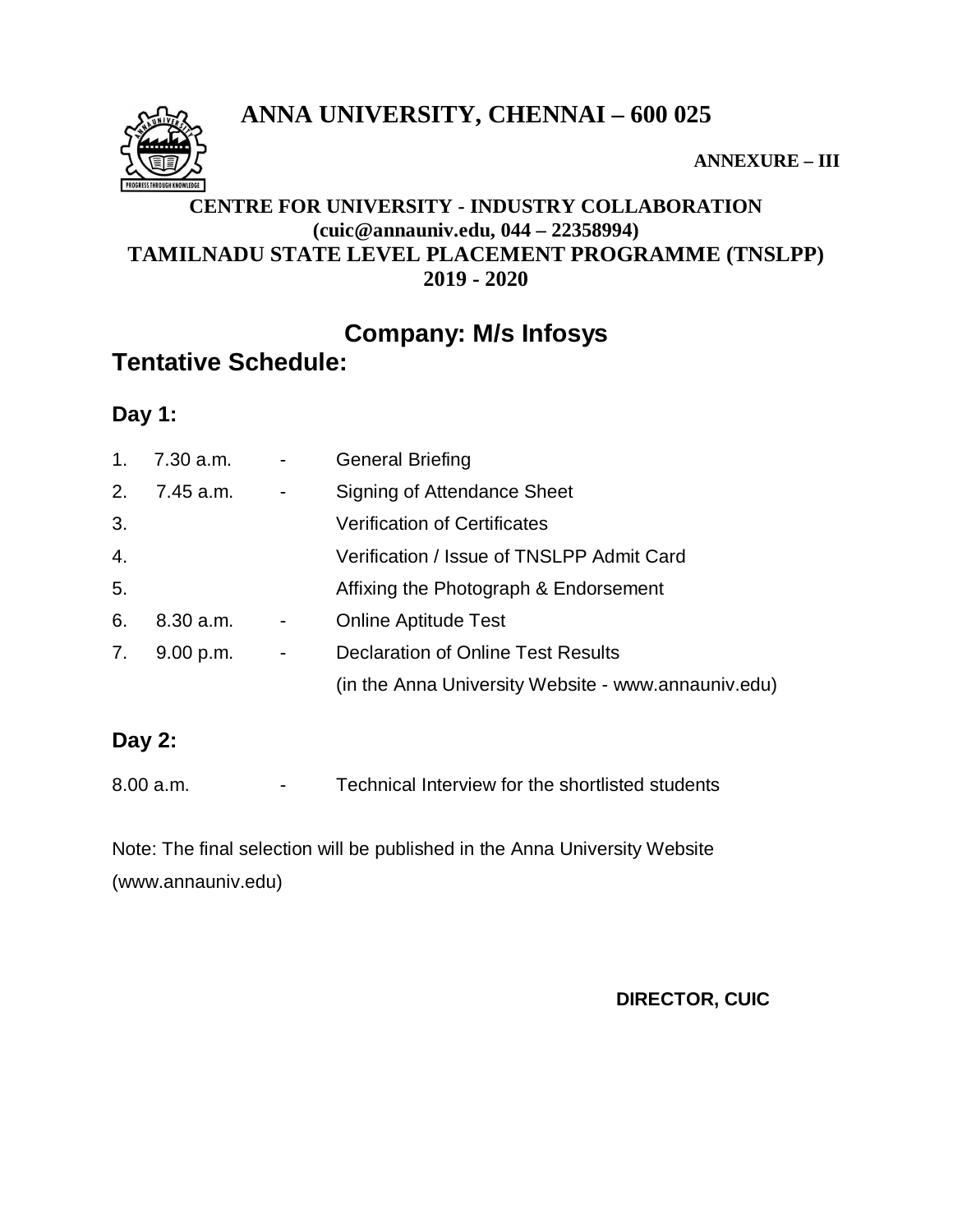## **LIST OF THE COLLEGES ELIGIBLE TO PARTICIPATE**

### **Under Chennai Zone:**

| SI. No.                  | <b>Name of the College</b>                                    |
|--------------------------|---------------------------------------------------------------|
| 1                        | A.C.T. COLLEGE OF ENGINEERING AND TECHNOLOGY                  |
| $\overline{2}$           | A.K.T. MEMORIAL COLLEGE OF ENGINEERING AND TECHNOLOGY         |
| 3                        | A.R. ENGINEERING COLLEGE                                      |
| $\overline{\mathcal{A}}$ | AALIM MUHAMMED SALEGH COLLEGE OF ENGINEERING                  |
| 5                        | ADHI COLLEGE OF ENGINEERING AND TECHNOLOGY                    |
| 6                        | ADHIPARASAKTHI COLLEGE OF ENGINEERING                         |
| $\overline{7}$           | ADHIPARASAKTHI ENGINEERING COLLEGE                            |
| 8                        | ADHIYAMAAN COLLEGE OF ENGINEERING (AUTONOMOUS)                |
| 9                        | AGNI COLLEGE OF TECHNOLOGY                                    |
| 10                       | AKSHEYAA COLLEGE OF ENGINEERING                               |
| 11                       | ALPHA COLLEGE OF ENGINEERING                                  |
| 12                       | ANAND INSTITUTE OF HIGHER TECHNOLOGY                          |
| 13                       | ANNAI MIRA COLLEGE OF ENGINEERING AND TECHNOLOGY              |
| 14                       | ANNAI TERESA COLLEGE OF ENGINEERING                           |
| 15                       | ANNAI VEILANKANNI'S COLLEGE OF ENGINEERING                    |
| 16                       | ANNAMALAIAR COLLEGE OF ENGINEERING                            |
| 17                       | APOLLO ENGINEERING COLLEGE                                    |
| 18                       | APOLLO PRIYADARSHANAM INSTITUTE OF TECHNOLOGY                 |
| 19                       | ARIGNAR ANNA INSTITUTE OF SCIENCE AND TECHNOLOGY              |
| 20                       | ARM COLLEGE OF ENGINEERING AND TECHNOLOGY                     |
| 21                       | ARS COLLEGE OF ENGINEERING                                    |
| 22                       | ARULMIGU MEENAKSHI AMMAN COLLEGE OF ENGINEERING               |
| 23                       | ARUNAI COLLEGE OF ENGINEERING                                 |
| 24                       | ARUNAI ENGINEERING COLLEGE                                    |
| 25                       | ASAN MEMORIAL COLLEGE OF ENGINEERING AND TECHNOLOGY           |
| 26                       | BALAJI INSTITUTE OF ENGINEERING AND TECHNOLOGY                |
| 27                       | <b>BHAJARANG ENGINEERING COLLEGE</b>                          |
| 28                       | <b>BHARATHIDASAN ENGINEERING COLLEGE</b>                      |
| 29                       | C.ABDUL HAKEEM COLLEGE OF ENGINEERING AND TECHNOLOGY          |
| 30                       | C.K. CCOLLEGE OF ENGINEERING AND TECHNOLOGY                   |
| 31                       | CHENDU COLLEGE OF ENGINEERING AND TECHNOLOGY                  |
| 32                       | CHENNAI INSTITUTE OF TECHNOLOGY                               |
| 33                       | D.M.I. COLLEGE OF ENGINEERING                                 |
| 34                       | DHAANISH AHMED COLLEGE OF ENGINEERING                         |
| 35                       | DHANALAKSHMI COLLEGE OF ENGINEERING                           |
| 36                       | DHANALAKSHMI SRINIVASAN COLLEGE OF ENGINEERING AND TECHNOLOGY |
| 37                       | DR. PAULS ENGINEERING COLLEGE                                 |
| 38                       | DR.NAVALAR NEDUNCHEZIYAN COLLEGE OF ENGINEERING               |
| 39                       | E.S. ENGINEERING COLLEGE                                      |
| 40                       | <b>EASWARI ENGINEEERING COLLEGE</b>                           |
| 41                       | ER. PERUMAL MANIMEKALAI COLLEGE OF ENGINEERING                |
| 42                       | G.G.R. COLLEGE OF ENGINEERING                                 |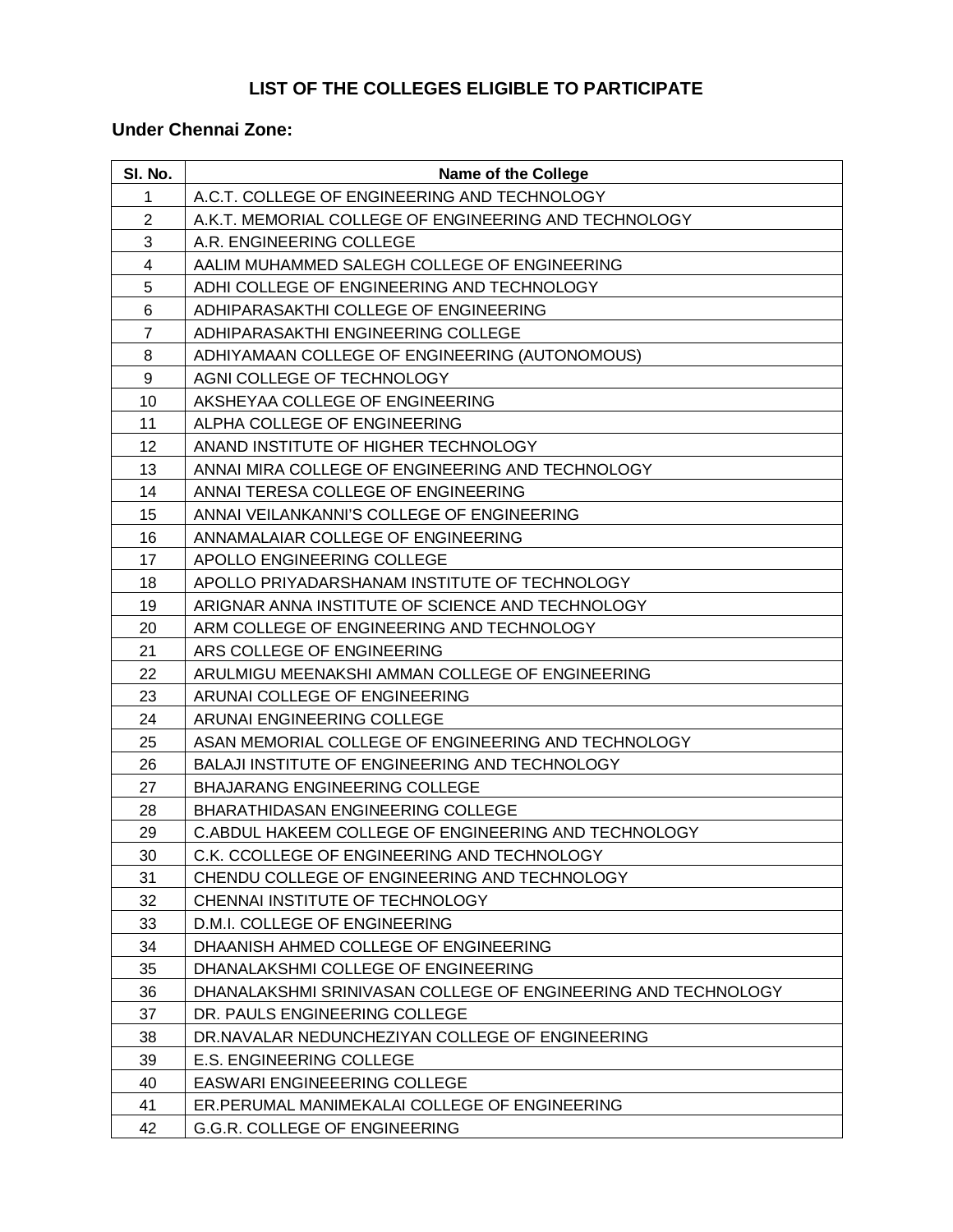| 43 | G.K.M. COLLEGE OF ENGINEERING AND TECHNOLOGY                  |
|----|---------------------------------------------------------------|
| 44 | G.R.T. INSTITUTE OF ENGINEERING AND TECHNOLOGY                |
| 45 | <b>GANADIPATHY TULSI'S JAIN ENGINEERING COLLEGE</b>           |
| 46 | GLOBAL INSTITUTE OF ENGINEERING AND TECHNOLOGY                |
| 47 | GOJAN SCHOOL OF BUSINESS AND TECHNOLOGY                       |
| 48 | GOPAL RAMALINGAM MEMORIAL ENGINEERING COLLEGE                 |
| 49 | GOVERNMENT COLLEGE OF ENGINEERING - Bargur                    |
| 50 | GOVERNMENT COLLEGE OF ENGINEERING - DHARMAPURI                |
| 51 | GRT INSTITUTE OF ENGINEERING AND TECHNOLOGY                   |
| 52 | HOSUR INSTITUTE OF TECHNOLOGY AND SCIENCE                     |
| 53 | IDHAYA ENGINEERING COLLEGE FOR WOMEN                          |
| 54 | <b>IFET COLLEGE OF ENGINEERING</b>                            |
| 55 | INDIRA GANDHI COLLEGE OF ENGINEERING AND TECHNOLOGY FOR WOMEN |
| 56 | INDIRA INSTITUTE OF ENGINEERING AND TECHNOLOGY                |
| 57 | J N N INSTITUTE OF ENGINEERING                                |
| 58 | JAWAHAR ENGINEERING COLLEGE                                   |
| 59 | JAYA COLLEGE OF ENGINEERING AND TECHNOLOGY                    |
| 60 | JAYA ENGINEERING COLLEGE                                      |
| 61 | JAYA INSTITUTE OF TECHNOLOGY                                  |
| 62 | <b>JAYA SAKTHI ENGINEERING COLLEGE</b>                        |
| 63 | JAYA SURIYA ENGINEERING COLLEGE                               |
| 64 | JAYALAKSHMI INSTITUTE OF TECHNOLOGY                           |
| 65 | JAYAM COLLEGE OF ENGINEERING AND TECHNOLOGY                   |
| 66 | JEI MATHAAJEE COLLEGE OF ENGINEERING                          |
| 67 | JEPPIAAR ENGINEERING COLLEGE                                  |
| 68 | JEPPIAAR INSTITUTE OF TECHNOLOGY                              |
| 69 | JEPPIAAR MAAMALLAN ENGINEERING COLLEGE                        |
| 70 | JEPPIAAR SRR ENGINEERING COLLEGE                              |
| 71 | JERUSALEM COLLEGE OF ENGINEERING                              |
| 72 | JNN INSTITUTE OF ENGINEERING                                  |
| 73 | JOHN BOSCO ENGINEERING COLLEGE                                |
| 74 | K.C.G. COLLEGE OF TECHNOLOGY                                  |
| 75 | KANCHI PALLAVAN ENGINEERING COLLEGE                           |
| 76 | KARPAGA VINAYAGA COLLEGE OF ENGINEERING AND TECHNOLOGY        |
| 77 | KINGS ENGINEERING COLLEGE                                     |
| 78 | KINGSTON ENGINEERING COLLEGE                                  |
| 79 | KRISHNASAMY COLLEGE OF ENGINEERING AND TECHNOLOGY             |
| 80 | <b>KRS COLLEGE OF ENGINEERING</b>                             |
| 81 | KUMARAN INSTITUTE OF TECHNOLOGY                               |
| 82 | LORD AYYAPPA INSTITUTE OF ENGINEERING AND TECHNOLOGY          |
| 83 | LORD VENKATESHWARAA ENGINEERING COLLEGE                       |
| 84 | LOYOLA - ICAM COLLEGE OF ENGINEERING AND TECHNOLOGY           |
| 85 | LOYOLA INSTITUTE OF TECHNOLOGY                                |
| 86 | <b>MADHA ENGINEERING COLLEGE</b>                              |
| 87 | MADHA INSTITUTE OF ENGINEERING AND TECHNOLOGY                 |
| 88 | MAHA BARATHI ENGINEERING COLLEGE                              |
| 89 | <b>MAILAM ENGINEERING COLLEGE</b>                             |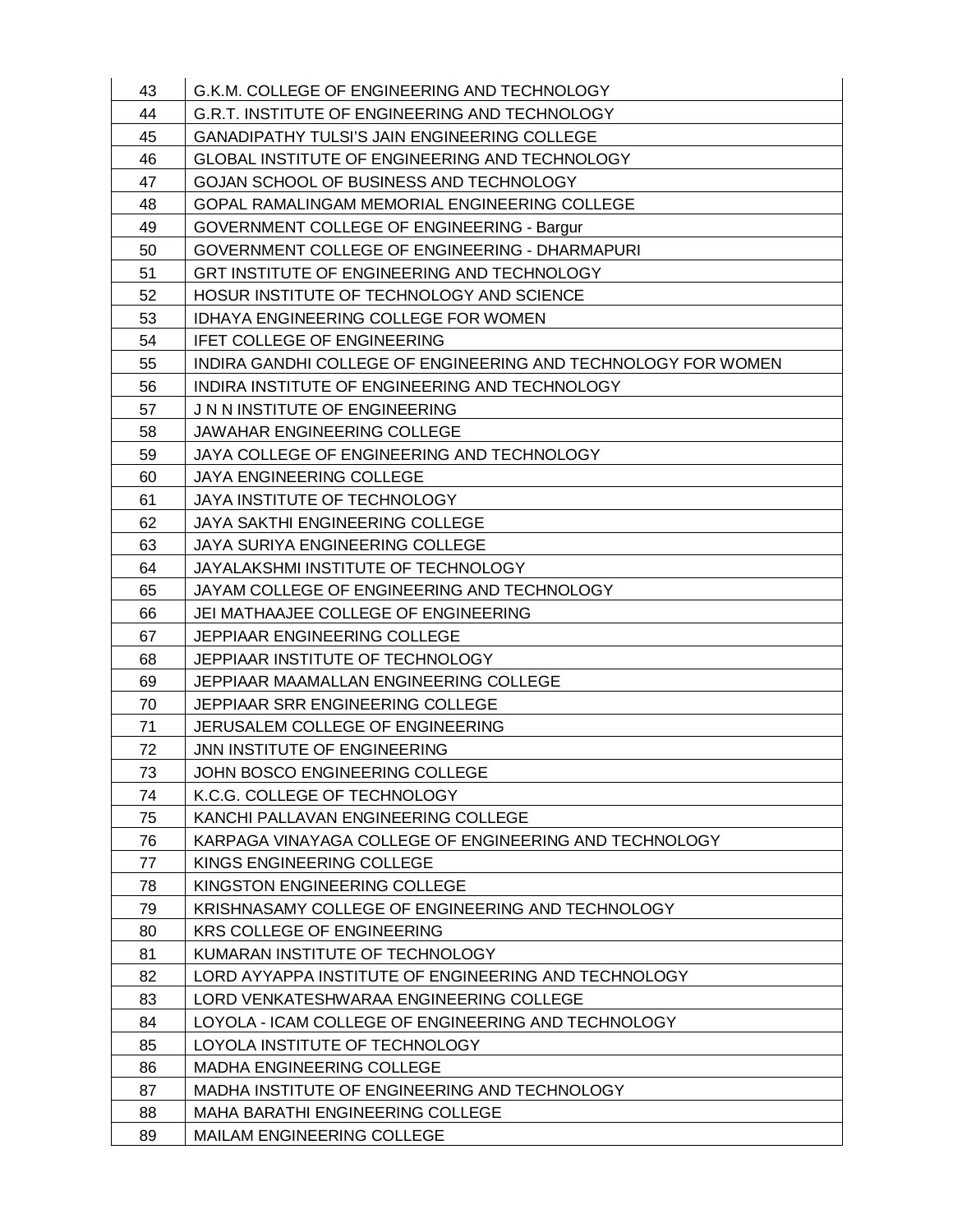| 90  | MEENAKSHI COLLGE OF ENGINEERING                               |
|-----|---------------------------------------------------------------|
| 91  | MEENAKSHI SUNDARARAJAN ENGINEERING COLLEGE                    |
| 92  | MISRIMAL NAVAJEE MUNOTH JAIN ENGINEERING COLLEGE              |
| 93  | MOHAMMED SATHAK AJ COLLEGE OF ENGINEERING                     |
| 94  | MRK INSTITUTE OF TECHNOLOGY                                   |
| 95  | NEW PRINCE SHRI BHAVANI COLLEGE OF ENGINEERING AND TECHNOLOGY |
| 96  | OXFORD COLLEGE OF ENGINEERING                                 |
| 97  | P S V COLLEGE OF ENGINEERING AND TECHNOLOGY                   |
| 98  | P.B. COLLEGE OF ENGINEERING                                   |
|     | P.T. LEE CHENGALVARAYA NAICKER COLLEGE OF ENGINEERING AND     |
| 99  | <b>TECHNOLOGY</b>                                             |
| 100 | PALLAVA RAJA COLLEGE OF ENGINEERING                           |
| 101 | PALLAVAN COLLEGE OF ENGINEERING                               |
| 102 | PANIMALAR ENGINEERING COLLEGE                                 |
| 103 | PANIMALAR INSTITUTE OF TECHNOLOGY                             |
| 104 | PERI INSTITUTE OF TECHNOLOGY                                  |
| 105 | <b>PMR ENGINEERING COLLEGE</b>                                |
| 106 | PODHIGAI COLLEGE OF ENGINEERING AND TECHNOLOGY                |
| 107 | PRATHYUSHA ENGINEERING COLLEGE                                |
| 108 | PRINCE DR. K. VASUDEVAN COLLEGE OF ENGINEERING AND TECHNOLOGY |
| 109 | PRINCE SHRI VENKATESHWARAA PADMAVATHY ENGINEERING COLLEGE     |
| 110 | PRIYADARSHINI ENGINEERING COLLEGE                             |
| 111 | R.M.D. ENGINEERING COLLEGE                                    |
| 112 | R.M.K. COLLEGE OF ENGINEERING AND TECHNOLOGY                  |
| 113 | R.M.K. ENGINEERING COLLEGE                                    |
| 114 | R.V.S. PADMAVATHY COLLEGE OF ENGINEERING & TECHNOLOGY         |
| 115 | RAJALAKSHMI ENGINEERING COLLEGE                               |
| 116 | RAJALAKSHMI INSTITUTE OF TECHNOLOGY                           |
| 117 | RAJIV GANDHI COLLEGE OF ENGINEERING                           |
| 118 | RANIPPETTAI ENGINEERING COLLEGE                               |
| 119 | RRASE COLLEGE OF ENGINEERING                                  |
| 120 | S.A. ENGINEERING COLLEGE                                      |
| 121 | S.K.P. ENGINEERING COLLEGE                                    |
| 122 | S.K.R. ENGINEERING COLLEGE                                    |
| 123 | S.R.I. COLLEGE OF ENGINEERING AND TECHNOLOGY                  |
| 124 | SAKTHI MARIAMMAN ENGINEERING COLLEGE                          |
| 125 | SAMA COLLEGE OF ENGINEERING AND TECHNOLOGY                    |
| 126 | SAMS COLLEGE OF ENGINEERING AND TECHNOLOGY                    |
| 127 | SAPTHAGIRI COLLEGE OF ENGINEERING                             |
| 128 | SARASWATHI VELU COLLEGE OF ENGINEERING                        |
| 129 | SARASWATHY COLLEGE OF ENGINEERING & TECHNOLOGY                |
| 130 | SAVEETHA ENGINEERING COLLEGE                                  |
| 131 | SHREENIVASA ENGINEERING COLLEGE                               |
| 132 | SHRI ANDAL ALAGAR COLLEGE OF ENGINEERING                      |
| 133 | SHRI SAPTHAGIRI INSTITUTE OF TECHNOLOGY                       |
| 134 | SHRI SITHESWARAR ENGINEERING COLLEGE                          |
| 135 | SMK FOMRA INSTITUTE OF TECHNOLOGY                             |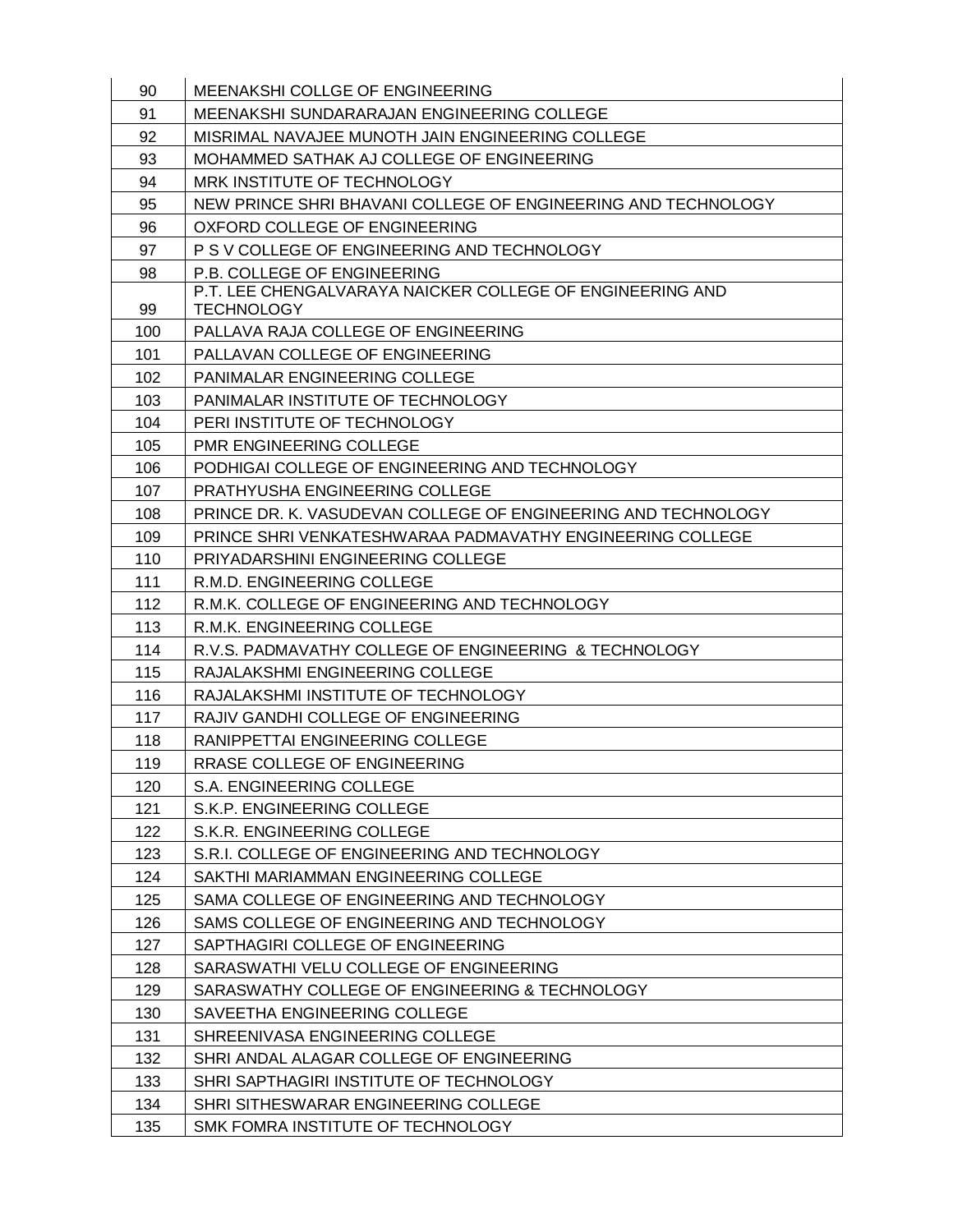| 136 | SREE KRISHNA COLLEGE OF ENGINEERING                    |
|-----|--------------------------------------------------------|
| 137 | SREE SASTHA COLLEGE OF ENGINEERING                     |
| 138 | SREE SASTHA INSTITUTE OF ENGINEERING AND TECHNOLOGY    |
| 139 | SRI ARAVINDAR ENGINEERING COLLEGE                      |
| 140 | SRI BALAJI CHOCKALINGAM ENGINEERING COLLEGE            |
| 141 | SRI JAYARAM INSTITUTE OF ENGINEERING AND TECHNOLOGY    |
| 142 | SRI KRISHNA COLLEGE OF ENGINEERING                     |
| 143 | SRI KRISHNA ENGINEERING COLLEGE                        |
| 144 | SRI KRISHNA INSTITUTE OF TECHNOLOGY                    |
| 145 | SRI LAKSHMI AMMAL ENGINEERING COLLEGE                  |
| 146 | SRI MUTHUKUMARAN INSTITUTE OF TECHNOLOGY               |
| 147 | SRI NANDHANAM COLLEGE OF ENGINEERING AND TECHNOLOGY    |
| 148 | SRI RAMANA MAHARISHI COLLEGE OF ENGINEERING            |
| 149 | SRI RAMANUJAR ENGINEERING COLLEGE                      |
| 150 | SRI RANGAPOOPATHI COLLEGE OF ENGINEERING               |
| 151 | SRI SAI RAM ENGINEERING COLLEGE                        |
| 152 | SRI SAI RAM INSTITUTE OF TECHNOLOGY                    |
| 153 | SRI SIVASUBRAMANIYA NADAR COLLEGE OF ENGINEERING       |
| 154 | SRI VENKATESWARA COLLEGE OF ENGINEERING (AUTONOMOUS)   |
| 155 | SRI VENKATESWARA COLLEGE OF ENGINEERING AND TECHNOLOGY |
| 156 | SRI VENKATESWARA INSTITUTE OF ENGINEERING              |
| 157 | SRI VENKATESWARA INSTITUTE OF SCIENCE AND TECHNOLOGY   |
| 158 | SRI VENKATESWARAA COLLEGE OF TECHNOLOGY                |
| 159 | <b>SRIRAM ENGINEERING COLLEGE</b>                      |
| 160 | ST. ANNE'S COLLEGE OF ENGINEERING AND TECHNOLOGY       |
| 161 | ST. JOSEPH COLLEGE ENGINEERING                         |
| 162 | ST. JOSEPH'S COLLEGE OF ENGINEERING                    |
| 163 | ST. JOSEPH'S INSTITUTE OF TECHNOLOGY                   |
| 164 | ST. PETER'S COLLEGE OF ENGINEERING AND TECHNOLOGY      |
| 165 | SURYA GROUP OF INSTITUTIONS                            |
| 166 | T.J. INSTITUTE OF TECHNOLOGY                           |
| 167 | T.J.S. ENGINEERING COLLEGE                             |
| 168 | T.S.M. JAIN COLLEGE OF TECHNOLOGY                      |
| 169 | <b>TAGORE ENGINEERING COLLEGE</b>                      |
| 170 | THANGAVELU ENGINEERING COLLEGE                         |
| 171 | THANTHAI PERIYAR GOVT INSTITUTE OF TECHNOLOGY          |
| 172 | THIRUMALAI ENGINEERING COLLEGE                         |
| 173 | THIRUVALLUVAR COLLEGE OF ENGINEERING AND TECHNOLOGY    |
| 174 | UNIVERSITY COLLEGE OF ENGINEERING, ARNI                |
| 175 | UNIVERSITY COLLEGE OF ENGINEERING, KANCHIPURAM         |
| 176 | UNIVERSITY COLLEGE OF ENGINEERING, PANRUTI             |
| 177 | UNIVERSITY COLLEGE OF ENGINEERING, TINDIVANAM          |
| 178 | UNIVERSITY COLLEGE OF ENGINEERING, VILLUPURAM          |
| 179 | V.R.S. COLLEGE OF ENGINEERING AND TECHNOLOGY           |
| 180 | <b>VALLIAMMAI ENGINEERING COLLEGE</b>                  |
| 181 | VARUVAN VADIVELAN INSTITUTE OF TECHNOLOGY              |
| 182 | VEDHANTHA INSTITUTE OF TECHNOLOGY                      |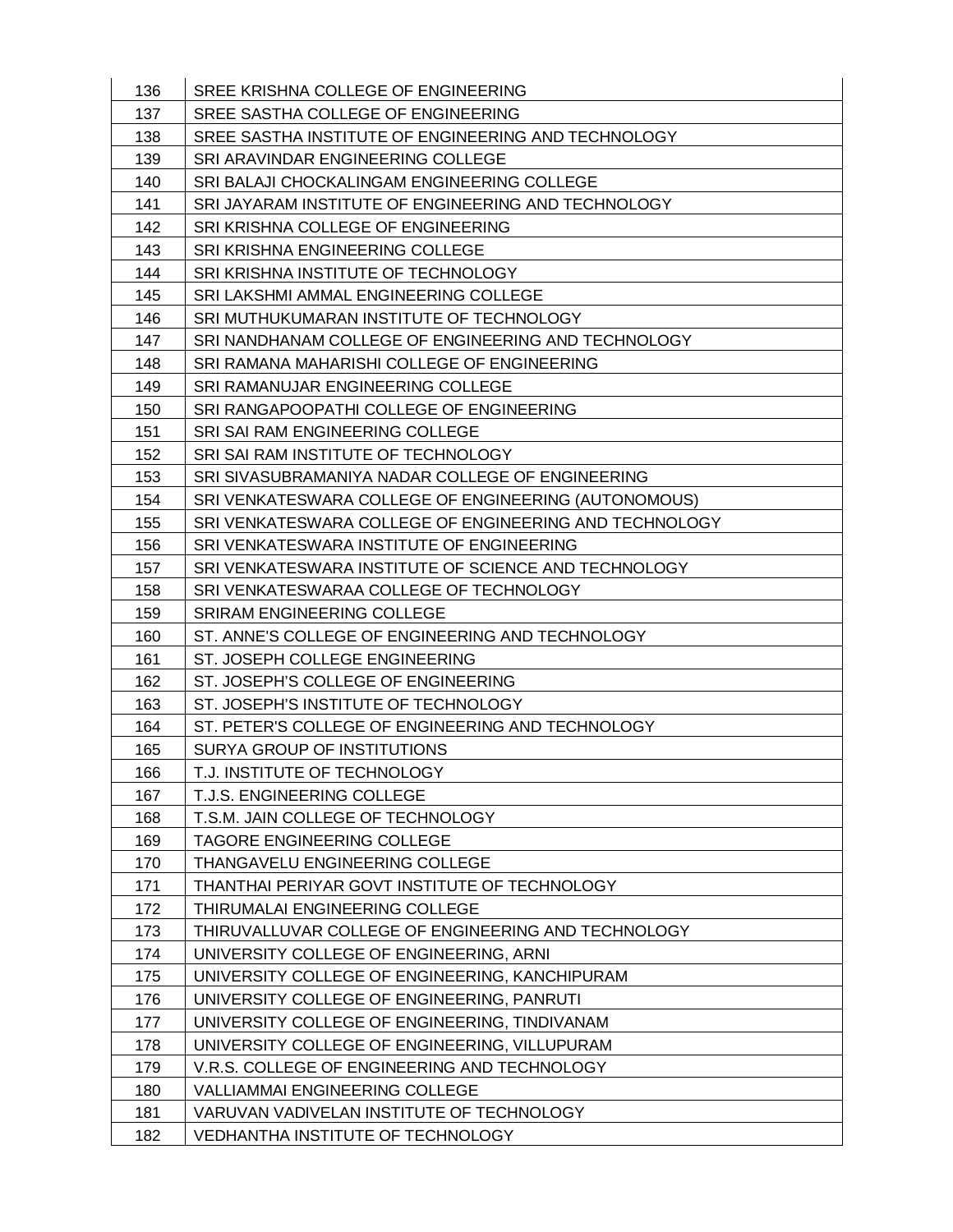| 183 | VEL TECH                                                              |
|-----|-----------------------------------------------------------------------|
| 184 | VEL TECH HIGH TECH DR.RANGARAJAN DR.SAKUNTHALA ENGINEERING COLLEGE    |
| 185 | VEL TECH MUTLI TECH DR. RANGARAJAN DR. SAKUNTHALA ENGINEERING COLLEGE |
| 186 | <b>VELAMMAL ENGINEERING COLLEGE</b>                                   |
| 187 | <b>VELAMMAL INSTITUTE OF TECHNOLOGY</b>                               |
| 188 | VI INSTITUTE OF TECHNOLOGY                                            |

### **Under Coimbatore Zone:**

| SI.<br>No.     | <b>Name of the College</b>                                           |
|----------------|----------------------------------------------------------------------|
| $\mathbf{1}$   | ADITHYA INSTITUTE OF TECHNOLOGY                                      |
| $\overline{2}$ | AISHWARYA COLLEGE OF ENGINEERING AND TECHNOLOGY                      |
| 3              | AKSHAYA COLLEGE OF ENGINEERING AND TECHNOLOGY                        |
| 4              | AL-AMEEN ENGINEERING COLLEGE                                         |
| 5              | AMBAL PROFESSIONAL GROUP OF INSTITUTIONS                             |
| 6              | ANGEL COLLEGE OF ENGINEERING AND TECHNOLOGY                          |
| $\overline{7}$ | ANNAI MATHAMMAL SHEELA ENGINEERING COLLEGE                           |
| 8              | ANNAPOORANA ENGINEERING COLLEGE                                      |
| 9              | ARJUN COLLEGE OF TECHNOLOGY                                          |
| 10             | ASIAN COLLEGE OF ENGINEERING AND TECHNOLOGY                          |
| 11             | AVS COLLEGE OF TECHNOLOGY                                            |
| 12             | AVS ENGINEERING COLLEGE                                              |
| 13             | BANNARI AMMAN INSTITUTE OF TECHNOLOGY (AUTONOMOUS)                   |
| 14             | BHARATHIYAR INSTITUTE OF ENGINEERING FOR WOMEN                       |
| 15             | <b>BUILDERS ENGINEERING COLLEGE</b>                                  |
| 16             | C M S COLLEGE OF ENGINEERING AND TECHNOLOGY                          |
| 17             | CHRIST THE KING ENGINEERING COLLEGE                                  |
| 18             | CMS COLLEGE OF ENGINEERING                                           |
| 19             | COIMBATORE INSTITUTE OF ENGINEERING AND TECHNOLOGY                   |
| 20             | COIMBATORE INSTITUTE OF TECHNOLOGY                                   |
| 21             | CSI COLLEGE OF ENGINEERING                                           |
| 22             | DHAANISH AHMED INSTITUTE OF TECHNOLOGY                               |
| 23             | DHANALAKSHMI SRINIVASAN COLLEGE OF ENGINEERING                       |
| 24             | DHIRAJLAL GANDHI COLLEGE OF TECHNOLOGY                               |
| 25             | DR. MAHALINGAM COLLEGE OF ENGINEERING AND TECHNOLOGY<br>(AUTONOMOUS) |
| 26             | DR. N G P INSTITUTE OF TECHNOLOGY                                    |
| 27             | DR.NAGARATHINAM'S COLLEGE OF ENGINEERING                             |
| 28             | DR. NALLINI INSTITUTE OF ENGINNERING AND TECHNOLOGY                  |
| 29             | EASA COLLEGE OF ENGINEERING AND TECHNOLOGY                           |
| 30             | ERODE SENGUNTHAR ENGINEERING COLLEGE                                 |
| 31             | EXCEL COLLEGE OF ENGINEERING AND TECHNOLOGY                          |
| 32             | <b>EXCEL ENGINEERING COLLEGE</b>                                     |
| 33             | <b>GANAMANI COLLEGE OF ENGINEERING</b>                               |
| 34             | <b>GANESH COLLEGE OF ENGINEERING</b>                                 |
| 35             | <b>GNANAMANI COLLEGE OF TECHNOLOGY</b>                               |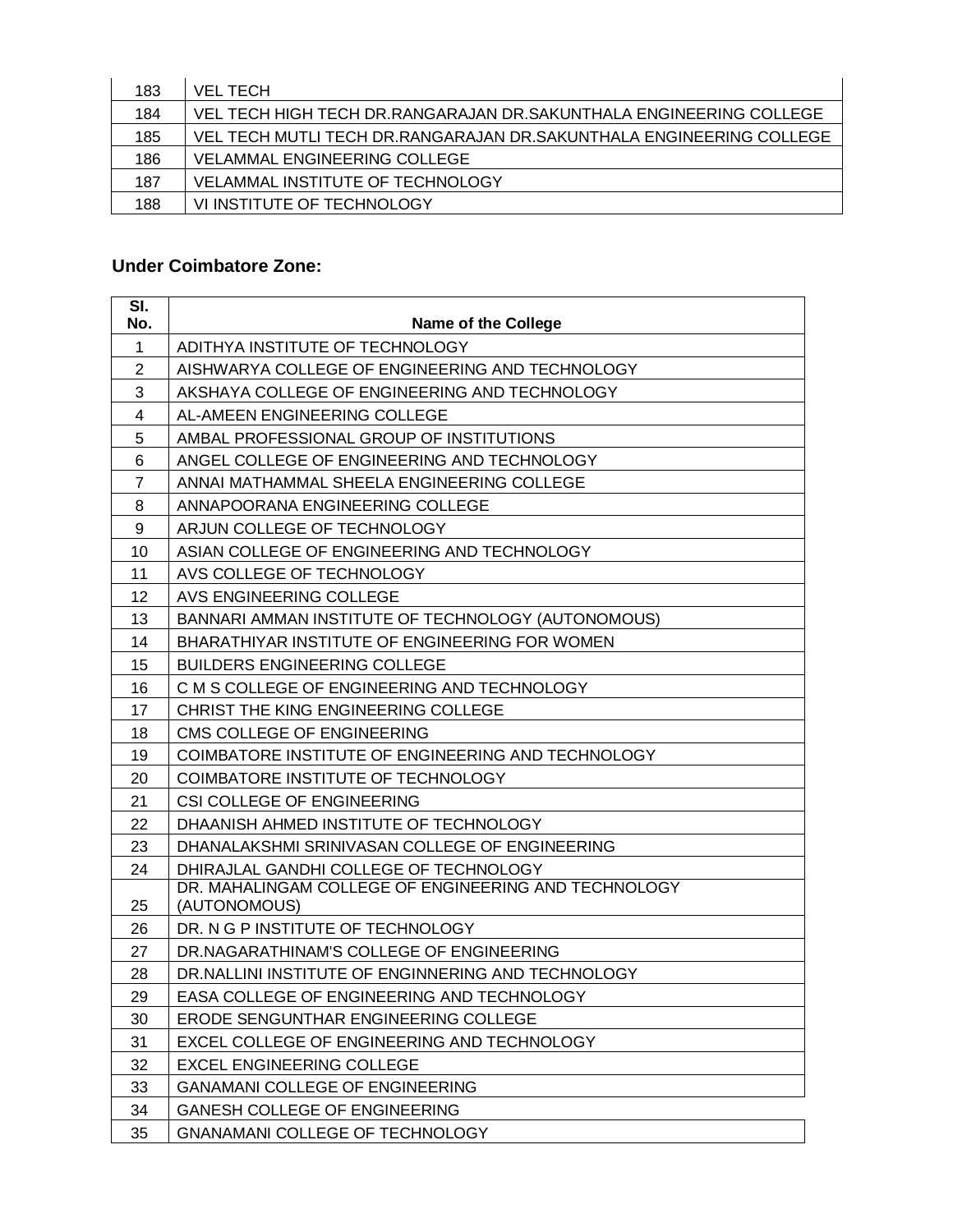| 36 | GOVERNMENT COLLEGE OF ENGINEERING - SALEM                     |
|----|---------------------------------------------------------------|
| 37 | GOVERNMENT COLLEGE OF TECHNOLOGY, COIMBATORE                  |
| 38 | GREENTECH COLLEGE OF ENGINEERING FOR WOMEN                    |
| 39 | HINDUSTHAN COLLEGE OF ENGINEERING AND TECHNOLOGY (AUTONOMOUS) |
| 40 | HINDUSTHAN INSTITUTE OF TECHNOLOGY                            |
| 41 | INDIAN INSTITUTE OF HANDLOOM TECHNOLOGY                       |
| 42 | <b>INFO INSTITUTE OF ENGINEERING</b>                          |
| 43 | INSTITUTE OF ROAD ANF TRANSPORT TECHNOLOGY                    |
| 44 | J C T COLLEGE OF ENGINEERING AND TECHNOLOGY                   |
| 45 | J K K NATTRAJA COLLEGE OF ENGINEERING AND TECHNOLOGY          |
| 46 | JAIRUPAA COLLEGE OF ENGINEERING                               |
| 47 | JANSONS INSTITUTE OF TECHNOLOGY                               |
| 48 | JAY SHIRAM GROUP OF INSTITUTIONS                              |
| 49 | JAYALAKSHMI INSTITUTE OF TECHNOLOGY                           |
| 50 | JKK MUNIRAJAH COLEGE OF TECHNOLOGY                            |
| 51 | K P R INSTITUTE OF ENGINEERING AND TECHNOLOGY                 |
| 52 | K S R COLEGE OF ENGINEERING                                   |
| 53 | K.S. RANGASAMY COLLEGE OF TECHNOLOGY (AUTONOMUS)              |
| 54 | KARPAGAM COLLEGE OF ENGINEERING (AUTONOMOUS)                  |
| 55 | KARPAGAM INSTITUTE OF TECHNOLOGY                              |
| 56 | KATHIR COLLEGE OF ENGINEERING                                 |
| 57 | KGISL INSTITUTE OF TECHNOLOGY                                 |
| 58 | KING COLLEGE OF TECHNOLOGY                                    |
| 59 | KIT - KALAIGNAR KARUNANIDHI INSTITUTE OF TECHNOLOGY           |
| 60 | KNOWLEDGE INSTITUTE OF TECHNOLOGY                             |
| 61 | KONGU ENGINEERING COLLEGE                                     |
| 62 | KSR INSTITUTE FOR ENGINEERING AND TECHNOLOGY                  |
| 63 | KUMARAGURU COLLEGE OF TECHNOLOGY (AUTONOMOUS)                 |
| 64 | M.P. NACHIMUTHU M.JAGANATHAN ENGINEERING COLLEGE              |
| 65 | <b>MAHARAJA ENGINEERING COLLEGE</b>                           |
| 66 | MAHARAJA INSTITUTE OF TECHNOLOGY                              |
| 67 | MAHENDRA COLLEGE OF ENGINEERING                               |
| 68 | MAHENDRA ENGINEERING COLLEGE OF WOMEN                         |
| 69 | MAHENDRA ENGINEERING COLLEGE (AUTONOMUS)                      |
| 70 | MAHENDRA INSTITUTE OF TECHNOLOGY                              |
| 71 | MUTHAYAMMAL ENGINEERING COLLEGE (AUTONOMUS)                   |
| 72 | MUTHAYAMMAL COLLEGE OF ENGINEERING                            |
| 73 | NANDHA COLLEGE OF TECHNOLOGY                                  |
| 74 | NANDHA ENGINEERING COLLEGE                                    |
| 75 | NARASU'S SARATHY INSTITUTE OF TECHNOLOGY                      |
| 76 | NEHRU INSTITUTE OF ENGINEERING AND TECHNOLOGY                 |
|    |                                                               |
| 77 | NEHRU INSTITUTE OF TECHNOLOGY                                 |
| 78 | P A COLLEGE OF ENGINEERING AND TECHNOLOGY                     |
| 79 | P S G COLLEGE OF TECHNOLOGY                                   |
| 80 | PAAVAI COLLEGE OF ENGINEERING                                 |
| 81 | PAAVAI ENGINEERING COLLEGE (AUTONOMUS)                        |
| 82 | PARK COLLEGE OF ENGINEERING AND TECHNOLOGY                    |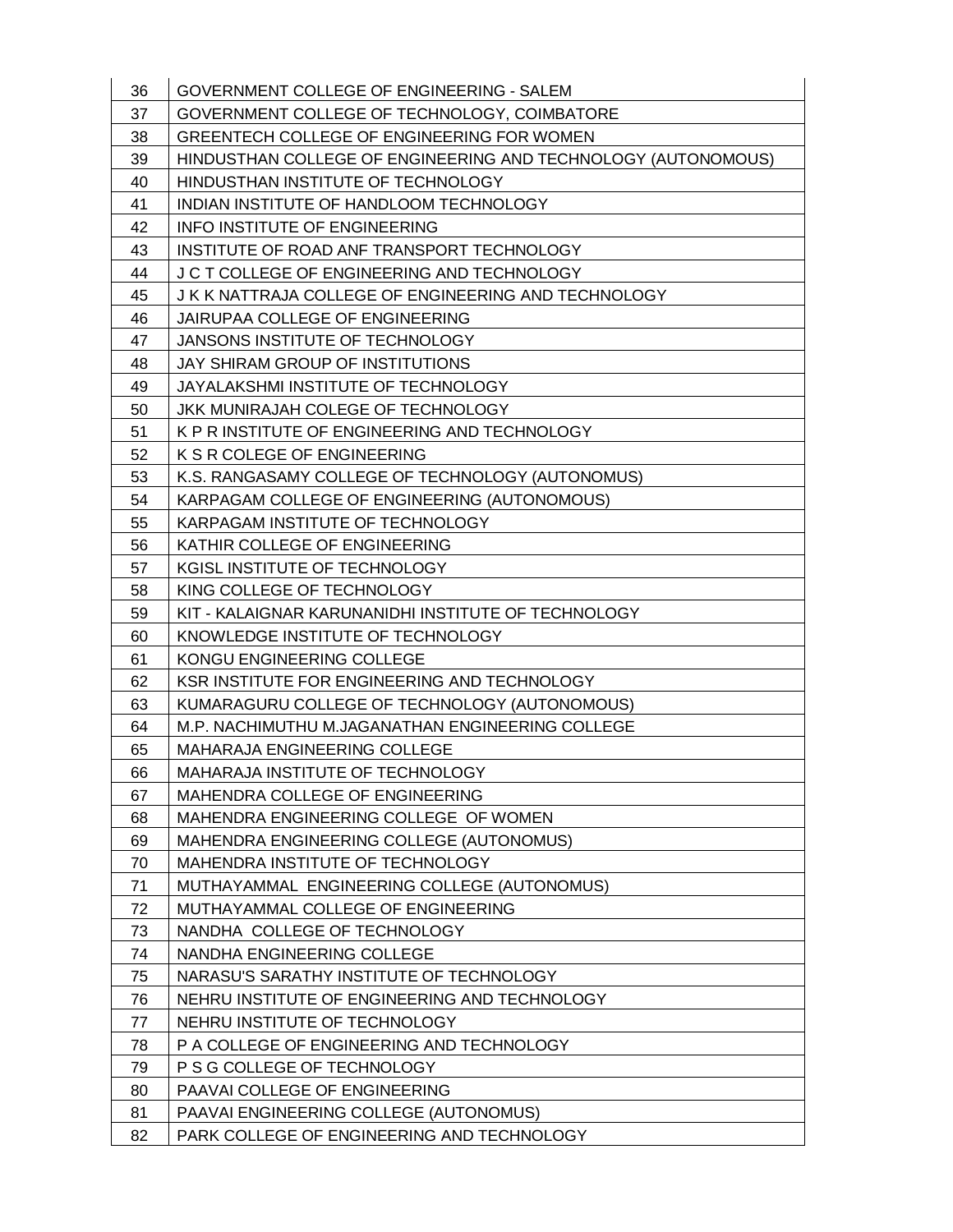| 83  | PARK COLLEGE OF TECHNOLOGY                                     |
|-----|----------------------------------------------------------------|
| 84  | PAVAI COLLEGE OF TECHNOLOGY                                    |
| 85  | PGP COLLEGE OF ENGINEERING AND TECHNOLOGY                      |
| 86  | POLLACHI INSTITUTE OF ENGINEERING AND TECHNOLOGY               |
| 87  | PPG INSTITUTE OF TECHNOLOGY                                    |
| 88  | PSG INSTITUTE OF TECHNOLOGY & APPLIED RESEARCH                 |
| 89  | R V S COLLEGE OF ENGINEERING AND TECHNOLOGY                    |
| 90  | RANGANATHAN ENGINEERING COLLEGE                                |
| 91  | RATHINAM TECHNICAL CAMPUS                                      |
| 92  | RVS TECHNICAL CAMPUS - COIMBATORE                              |
| 93  | S S M COLLEGE OF ENGINEERING                                   |
| 94  | S V S COLLEGE OF ENGINEERING                                   |
| 95  | SALEM COLLEGE OF ENGINEERING AND TECHNOLOGY                    |
| 96  | SASURIE ACADEMY OF ENGINEERING                                 |
| 97  | SASURIE COLLEGE OF ENGINEERING                                 |
| 98  | SCAD INSTITUTE OF TECHNOLOGY                                   |
| 99  | SELVAM COLLEGE OF TECHNOLOGY                                   |
| 100 | SENGUNTHAR COLLEGE OF ENGINEERING                              |
| 101 | SENGUNTHAR ENGINEERING COLLEGE                                 |
| 102 | SHREE SATHYAM COLLEGE OF ENGINEERING AND TECHNOLOGY            |
| 103 | SHREE VENKATESHWARA HI-TECH ENGINEERING COLLEGE                |
| 104 | SNS COLLEGE OF ENGINEERING                                     |
| 105 | SNS COLLEGE OF TECHNOLOGY (AUTONOMOUS)                         |
| 106 | SONA COLLEGE OF TECHNOLOGY (ANTONOMUS)                         |
| 107 | SREE SAKTHI ENGINEERING COLLEGE                                |
| 108 | <b>SRG ENGINEERING COLLEGE</b>                                 |
| 109 | SRI ESHWAR COLLEGE OF ENGINEERING                              |
| 110 | SRI KRISHNA COLLEGE OF ENGINEERING AND TECHNOLOGY (AUTONOMOUS) |
| 111 | SRI KRISHNA COLLEGE OF TECHNOLOGY (AUTONOMOUS)                 |
| 112 | SRI RAMAKRISHNA ENGINEERING COLLEGE (AUTONOMOUS)               |
| 113 | SRI RAMAKRISHNA INSTITUTE OF TECHNOLOGY (AUTONOMOUS)           |
| 114 | <b>SRI RAMANATHAN ENGINEERING COLLEGE</b>                      |
| 115 | SRI RANGANATHAR INSTITUTE OF ENGINEERING AND TECHNOLOGY        |
| 116 | SRI SHAKTHI INSTITUTE OF ENGINEERING AND TECHNOLOGY            |
| 117 | SRI SHANMUGHA COLLEGE OF ENGINEERING AND TECHNOLOGY            |
| 118 | SRIGURU INSTITUTE OF TECHNOLOGY                                |
| 119 | SRS COLLEGE OF ENGINEERING AND TECHNOLOGY                      |
| 120 | STUDY WORLD COLLEGE OF ENGINEERING                             |
| 121 | SUGUNA COLLEGE OF ENGINNERING                                  |
| 122 | SURYA ENGINEERING COLLEGE                                      |
| 123 | TAGORE INSTITUTE OF ENGINEERING AND TECHNOLOGY                 |
| 124 | TAMILNADU COLLEGE OF ENGINEERIING                              |
| 125 | THE KAVERY COLLEGE OF ENGINEERING                              |
| 126 | THE KAVERY ENGINEERING COLLEGE                                 |
| 127 | UNITED INSTITUTE OF TECHNOLOGY                                 |
| 128 | V S B COLLEGE OF ENGINNERING TECHNICAL CAMPUS                  |
|     |                                                                |
|     |                                                                |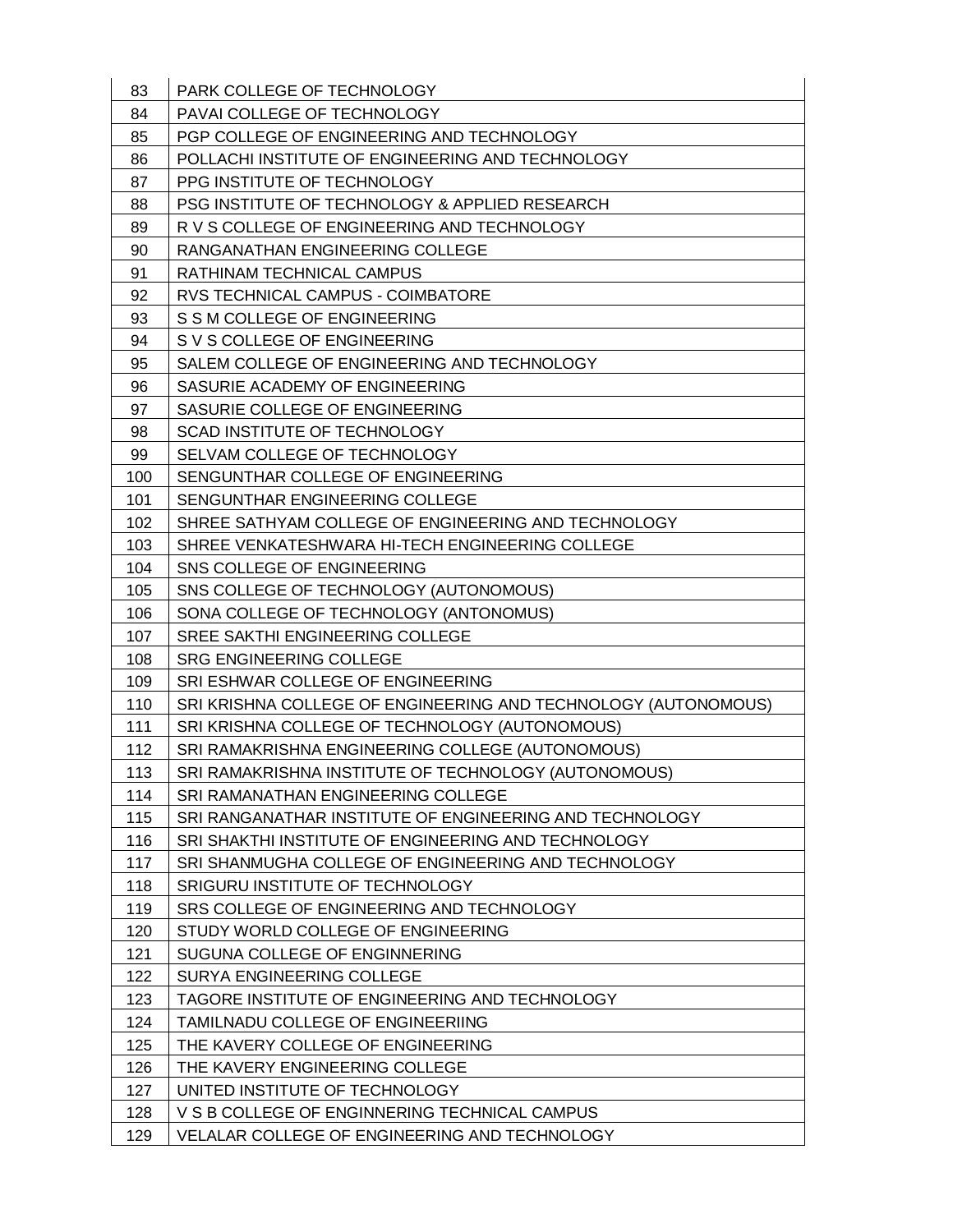| 130 | VIDHYA MANDHIR INSTITUTE OF TECHNOLOGY               |
|-----|------------------------------------------------------|
| 131 | VIDHYAA VIKAS COLLEGE OF ENGINEERING AND TECHNOLOGY  |
| 132 | VISHNU LAKSHMI COLLEGE OF ENGINEERING AND TECHNOLOGY |
| 133 | VIVEKANANDHA COLLEGE OF ENGINEERING FOR WOMEN        |
| 134 | VIVEKANANDHA COLLEGE OF TECHNOLOGY FOR WOMWN         |
| 135 | VSA GROUP OF INSTITUTION                             |

### **Under Madurai Zone:**

| SI.<br>No.     | <b>Name of the College</b>                                |
|----------------|-----------------------------------------------------------|
| $\mathbf 1$    | A R J COLLEGE OF ENGINEERING AND TECHNOLOGY               |
| $\overline{2}$ | A V C COLLEGE OF ENGINEERING                              |
| 3              | A.C. COLLEGE OF ENGINEERING AND TECHNOLOGY                |
| 4              | AAA COLLEGE OF ENGINNERING AND TECHNOLOGY                 |
| 5              | ANJALAI AMMAL MAHALINGAM ENGINEERING COLLEGE              |
| 6              | ANNAI COLLEGE OF ENGINEERING AND TECHNOLOGY               |
| $\overline{7}$ | ARASU ENGINNERING COLLEGE                                 |
| 8              | ARINGER ANNA COLLEGE OF ENGINEERING AND TECHNOLOGY        |
| 9              | ARIYALUR ENGINEERING COLLEGE                              |
| 10             | ARULMURUGAN COLLEGE OF ENGINEERING                        |
| 11             | AS-SALAM COLEGE OF ENGINEERING AND TECHNOLOGY             |
| 12             | <b>BHARATH NIKETAN ENGINEERING COLLGE</b>                 |
| 13             | C A R E GROUP OF INSTITUTION                              |
| 14             | CHENDHURAN COLLEGE OF ENGINEERING AND TECHNOLOGY          |
| 15             | CHERAN COLLEGE OF ENGINEERING                             |
| 16             | CHETTINAD COLLEGE OF ENGINEERING AND TECHONOLGY           |
| 17             | CHRISTIAN COLLEGE OF ENGINEERING AND TECHNOLOGY           |
| 18             | DHANALAKSHMI SRINIVASAN COLLEGE OF ENGINEERING            |
| 19             | DHANALAKSHMI SRINIVASAN ENGINEERING COLLEGE               |
| 20             | DHANALAKSHMI SRINIVASAN INSTITUTE OF TECHNOLOGY           |
| 21             | E G S PILLAY ENGINEERING COLLEGE (AUTONOMUS)              |
| 22             | ELIZEBETH COLLEGE OF ENGINEERING AND TECHNOLOGY           |
| 23             | FATIMA MICHAEL COLLEGE OF ENGINEERING AND TECHNOLOGY      |
| 24             | GANAPATHY CHETTIAR COLLEGE OF ENGINEEERING AND TECHNOLOGY |
| 25             | GOVERNMENT COLLEGE OF ENGINEERING - SRIRANGAM             |
| 26             | GOVERNMENT COLLEGE OF ENGINEERING - THANJAVUR             |
| 27             | GOVERNMENT COLLEGE OF ENGINEERING, BODIYANAYAKKANUR       |
| 28             | HAJI SHEIK ISMAIL ENGINEERING AND TECHNOLOGY              |
| 29             | INDRA GANESAN COLLEGE OF ENGINEERING                      |
| 30             | J J COLLEGE OF ENGINEERING AND TECHNOLOGY                 |
| 31             | JAINEE COLLEGE OF ENGINEERING AND TECHNOLOGY              |
| 32             | JAYARAM COLLEGE OF ENGINEERING AND TECHNOLOGY             |
| 33             | K L N COLLEGE OF ENGINEERING                              |
| 34             | K L N COLLEGE OF INFORMATION TECHNOLOGY                   |
| 35             | K S K COLLEGE OF ENGINEERING AND TECHNOLOGY               |
| 36             | K.K.C COLLEGE OF ENGINEERING AND TECHNOLOGY               |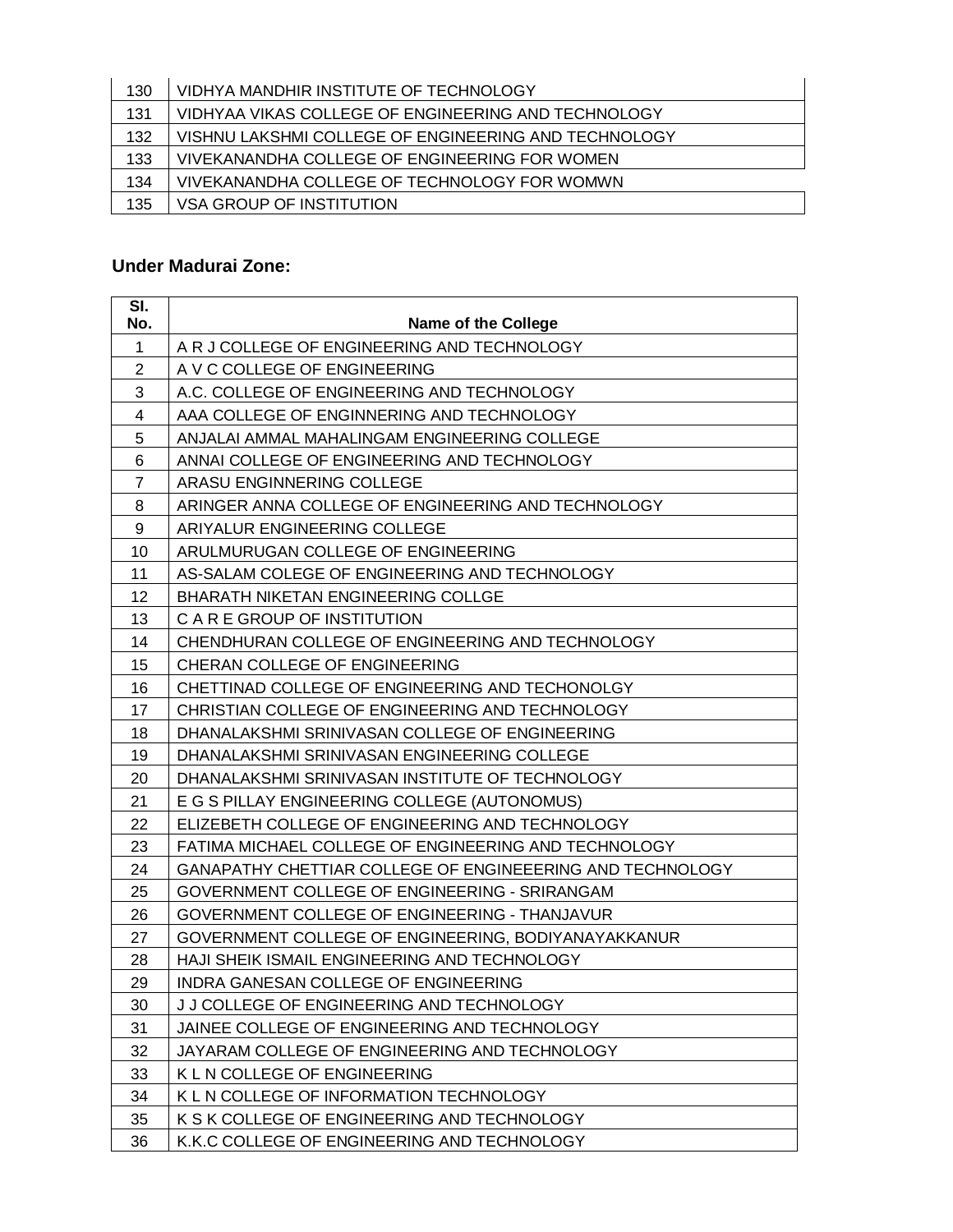| 37 | K. RAMAKRISHNAN COLLEGE OF ENGINEERING                       |
|----|--------------------------------------------------------------|
| 38 | K.RAMAKRISHNAN COLLEGE OF TECHNOLOGY                         |
| 39 | KALASALINGAM INSTITUTE OF TECHNOLOGY                         |
| 40 | KAMARAJ COLLEGE OF ENGINEERING AND TECHNOLOGY                |
| 41 | KARUR COLLEGE OF ENGINEERING                                 |
| 42 | KINGS COLLEGE OF ENGINEERING                                 |
| 43 | KIT & KIM TECHNICAL CAMPUS                                   |
| 44 | KONGUNADU COLLEGE OF ENGINEERING AND TECHNOLOGY              |
| 45 | KURINJI COLLEGE OF ENGINEERING AND TECHNOLOGY                |
| 46 | LATHA MATHAVAN ENGINEERING COLLEGE                           |
| 47 | M A M COLLEGE OF ENGINEERING                                 |
| 48 | M A R COLLEGE OF ENGINEERING AND TECHNOLOGY                  |
| 49 | M I E T ENGINEERING COLLEGE                                  |
| 50 | M. KUMARASAMY COLLEGE OF ENGINEERING                         |
| 51 | MADURAI INSTITUTE OF ENGINEERING AND TECHNOLOGY              |
| 52 | MAHALAKSHMI ENGINEERING COLLEGE                              |
| 53 | MANGAYARKARASI COLLEGE OF ENGINEERING                        |
| 54 | MEENAKSHI RAMASWAMY ENGINEERING COLLEGE                      |
| 55 | MEPCO SCHLENK ENGINEERING COLLEGE (AUTONOMUS)                |
| 56 | MNSK COLLEGE OF ENGINEERING                                  |
| 57 | MOHAMED SATHAK ENGINEERING COLLEGE                           |
| 58 | MOOKAMBIGAI COLLEGE OF ENGINEERING                           |
| 59 | MOTHER TERASA COLLEGE OF ENGINEERING AND TECHNOLOGY          |
| 60 | MOUNT ZION COLLEGE OF ENGINEERING AND TECHNOLOGY             |
| 61 | N P R COLLEGE OF ENGINEERING AND TECHNOLOGY                  |
| 62 | N.S.N COLLEGE OF ENGINEERING AND TECHNOLOGY                  |
| 63 | NADAR SARAWATHI COLLEGE OF ENGINEERING & TECHNOLOGY          |
| 64 | NELLIANDAVAR INSTITUTE OF TECHNOLOGY                         |
| 65 | OASYS INSTITUTE OF TECHNOLOGY                                |
| 66 | OXFORD ENGINEERING COLLEGE                                   |
| 67 | P R ENGINEERING COLLEGE                                      |
| 68 | P S R ENGINEERING COLLEGE                                    |
| 69 | P S R RENGASAMY COLLEGE OF ENGINEERING FOR WOMEN             |
| 70 | P T R COLLEGE OF ENGINEERING AND TECHNOLOGY                  |
| 71 | PANDIAN SARAWATHI YADAV ENGINEERING COLLEGE                  |
| 72 | PARISUTHAM INSTITUTE OF TECHNOLOGY AND SCIENCE               |
| 73 | PAVENDAR BHARATHIDASAN COLLEGE OF ENGINEERING AND TECHNOLOGY |
| 74 | PSNA COLLEGE OF ENGINEERING AND TECHNOLOGY                   |
| 75 | R.V.S COLLEGE OF ENGINEERING                                 |
| 76 | R.V.S. SCHOOL OF ENGINEERING AND TECHNOLOGY                  |
| 77 | RAMCO INSTITUTE OF TECHNOLOGY                                |
| 78 | RENGANAYAGI VARATHARAJ COLLEGE OF ENGINEERING                |
| 79 | ROEVER COLLEGE OF ENGINEERING AND TECHNOLOGY                 |
| 80 | ROEVER ENGINEERING COLLEGE                                   |
| 81 | SACS MAVMMENGINEERING COLLEGE                                |
| 82 | SARANATHAN COLLEGE OF ENGINEERING                            |
| 83 | SBM COLLEGE OF ENGINEERING AND TECHNOLOGY                    |
|    |                                                              |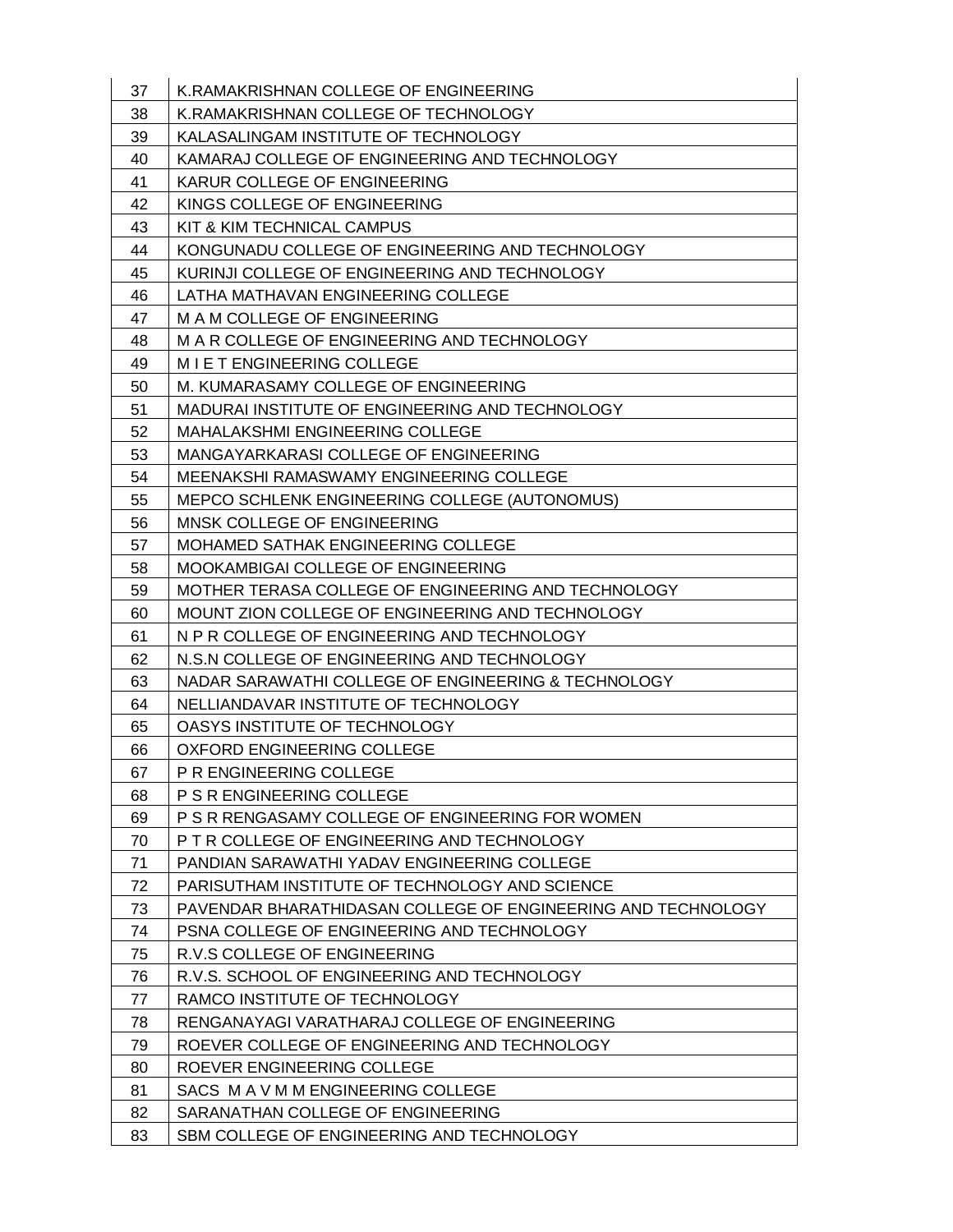| 84  | SEMBODAI RUKMANI VARATHARAJAN ENGINEERING COLLEGE                            |
|-----|------------------------------------------------------------------------------|
| 85  | SETHU INSTITUTE OF TECHNOLOGY                                                |
| 86  | SHANMUGANATHAN ENGINEERING COLLEGE                                           |
| 87  | SHIVANI ENGINEERING OF COLLEGE                                               |
| 88  | SHRI ANGALAMMAN COLLEGE OF ENGINEERING AND TECHNOLOGY                        |
| 89  | SMR EAST COAST COLLEGE OF ENGINEERING AND TECHNOLOGY                         |
| 90  | SOLAMALAI COLLEGE OF ENGINEERING                                             |
| 91  | SREE SOWDAMBIKA COLLEGE OF ENGINEERING                                       |
| 92  | SRI BHARATHI ENGINEERING COLLEGE OF WOMEN                                    |
| 93  | SRI RAAJA RAAJAN COLLEGE OF ENGINEERING AND TECHNOLOGY                       |
| 94  | SRI RAMAKRISHNA COLLEGE OF ENGINEERING                                       |
| 95  | SRI SUBRAMANYA COLLEGE OF ENGINEERING AND TECHNOLOGY                         |
| 96  | SRI VIDYA COLLEGE OF ENGINEERING & TECHNOLOGY                                |
| 97  | SRINIVASAN ENGINEERING COLLEGE                                               |
| 98  | SSM INSTITUTE OF ENGINEERING AND TECHNOLOGY                                  |
| 99  | ST.JOSEPH'S COLLEGE OF ENGINEERING AND TECHNOLOGY                            |
| 100 | ST. MICHAEL COLLEGE OF ENGINEERING & TECHNOLOGY                              |
| 101 | STAR LION COLLEGE OF ENGINEERING AND TECHNOLOGY                              |
| 102 | SUDHARSAN ENGINEERING COLLEGE                                                |
| 103 | SUREYA COLLEGE OF ENGINEERING                                                |
| 104 | SYED AMMAL ENGINEERING COLLEGE                                               |
| 105 | THENI KAMMAVAR SANGAM COLLEGE OF TECHNOLOGY                                  |
| 106 | THIAGARAJAR COLLEGE OF ENGINEERING AND TECHNOLOGY                            |
| 107 | <b>TRICHY ENGINEEIRNG COLLEGE</b>                                            |
| 108 | TRP ENGINEERING COLLEGE                                                      |
| 109 | ULTRA COLLEGE OF ENGINEERING AND TECHNOLOGY FOR WOMEN                        |
| 110 | UNIVERSITY COLLEGE OF ENGINEERING, ARIYALUR                                  |
| 111 | UNIVERSITY COLLEGE OF ENGINEERING, DINDIGUL                                  |
| 112 | UNIVERSITY COLLEGE OF ENGINEERING, PATTUKKOTAI                               |
| 113 | UNIVERSITY COLLEGE OF ENGINEERING, RAMANATHAPURAM                            |
| 114 | UNIVERSITY COLLEGE OF ENGINEERING, TIRUCHIRAPPALLI                           |
| 115 | UNIVERSITY COLLEGE OF ENGINEERING, THIRUKKUVALAI                             |
| 116 | V.P. MUTHAIAH PILLAI MEENAKSHI AMMAL ENGINEERING COLLEGE FOR<br><b>WOMEN</b> |
| 117 | V.S.B ENGINEERING COLLEGE                                                    |
| 118 | VAIGAI COLLEGE OF ENGINEERING                                                |
| 119 | VANDAYAR ENGINEERING COLLEGE                                                 |
| 120 | <b>VEERAMMAL ENGINEERING COLLEGE</b>                                         |
| 121 | VELAMMAL COLLEGE OF ENGINEERING AND TECHNOLOGY                               |
| 122 | VETRI VINAYAHA COLLEGE OF ENGINEERING AND TECHNOLOGY                         |
| 123 | VICKRAM COLLEGE OF ENGINEERING                                               |
| 124 | VKS COLLEGE OF ENGINEERING AND TECHNOLOGY                                    |

## **Under Nagercoil Zone:**

| SI. No. | Name of the College                       |
|---------|-------------------------------------------|
|         | A R COLLEGE OF ENGINEERING AND TECHNOLOGY |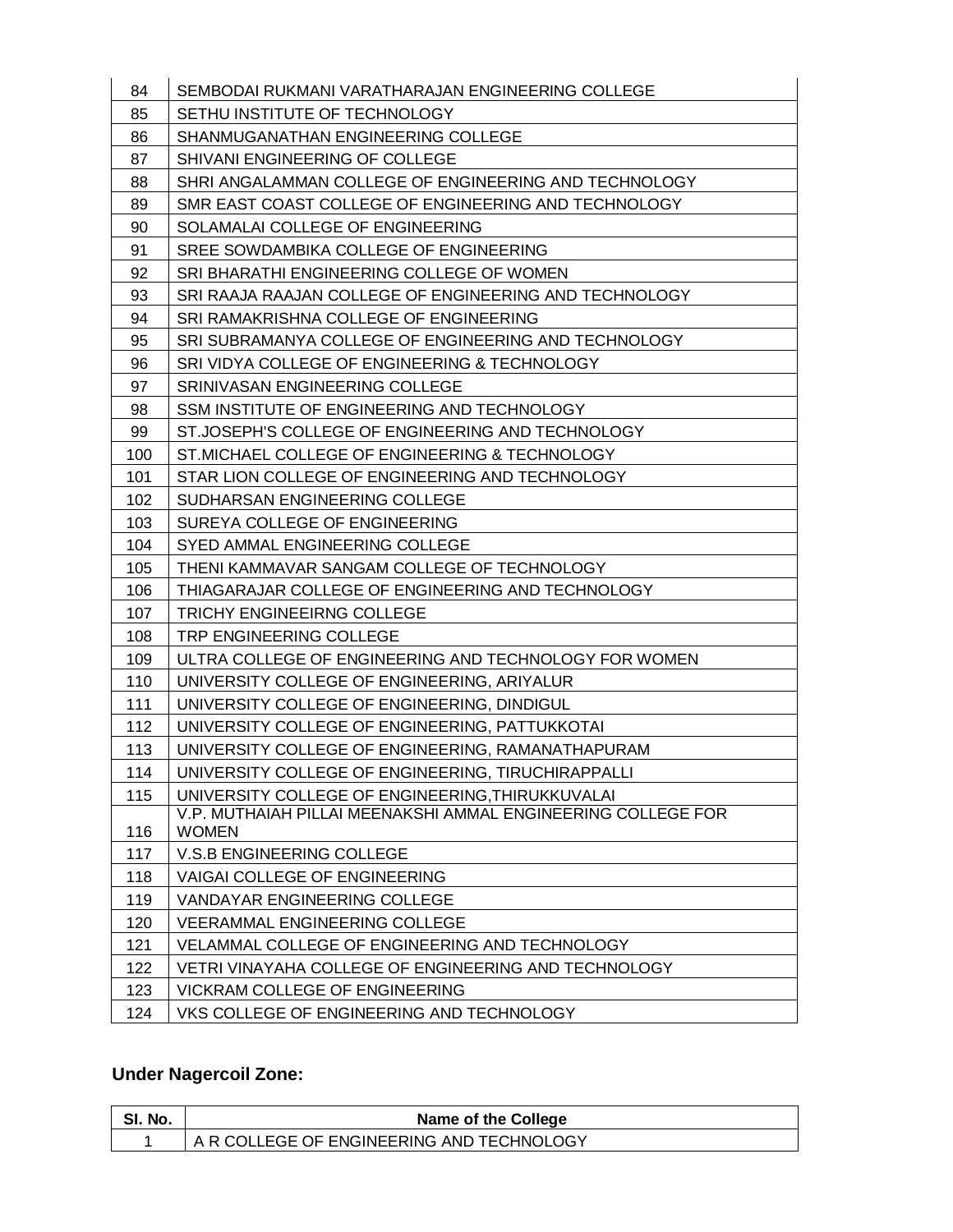| $\overline{2}$  | ANNA UNIVERSITY REGIONAL CAMPUS - TIRUNELVELI              |
|-----------------|------------------------------------------------------------|
| 3               | ANNAI VAILANKANNI COLLEGE OF ENGINEERING                   |
| 4               | ARUNACHALA COLLEGE OF ENGINEERING FOR WOMEN                |
| 5               | BETHLAHEM INSTITUTE OF ENGINEERING                         |
| 6               | C S I INSTITUTE OF TEC HNOLOGY                             |
| $\overline{7}$  | CAPE INSTITUTE OF TECHNOLOGY                               |
| 8               | CHANDY COLLEGE OF ENGINEERING                              |
| 9               | DMI ENGINEERING COLLEGE                                    |
| 10              | DR.G U POPE COLLEGE OF ENGINEERING                         |
| 11              | DR.SIVANTHI ADITANAR COLLEGE OF ENGINEERING                |
| 12 <sup>2</sup> | EINSTEIN COLLEGE OF ENGINEERING                            |
| 13              | FRANCIS XAVIER ENGINEERING COLLEGE                         |
| 14              | GOVERNMENT COLLEGE OF ENGINEERING - TIRUNELVELI            |
| 15              | <b>HOLY CROSS ENGINEERING COLLEGE</b>                      |
| 16              | IMMANUEL ARASAR J J COLLEGE OF ENGINEERING                 |
| 17              | INFANT JESUS COLLEGE OF ENGINEERING                        |
| 18              | JAMES COLLEGE OF ENGINEERING AND TECHNOLOGY                |
| 19              | JAYAMATHA ENGINEERING COLLEGE                              |
| 20              | JAYARAJ ANNAPACKIAM CSI COLLEGE OF ENGINEERING             |
| 21              | <b>JP COLLEGE OF ENGINEERING</b>                           |
| 22              | KALAIVANAR N S K COLLEGE OF ENGINEERING                    |
| 23              | LORD JEGANNATH COLLEGE OF ENGINEERING AND TECHNOLOGY       |
| 24              | LOURDES MOUNT COLLEGE OF ENGINEERING AND TECHNOLOGY        |
| 25              | LOYOLA INSTITUTE OF TECHNOLOGY AND SCIENCE                 |
| 26              | M E T ENGINEERING COLLEGE                                  |
| 27              | MAHAKAVI BHARATHIYAR COLLEGE OF ENGINEERING AND TECHNOLOGY |
| 28              | MAR EPHRAEM COLLEGE OF ENGINEERING AND TECHNOLOGY          |
| 29              | MARIA COLLEGE OF ENGINEERING AND TECHNOLOGY                |
| 30              | MARTHANDAM COLEGE OF ENGINEERING AND TECHNOLOGY            |
| 31              | NARAYANAGURU COLLEGE OF ENGINEERING                        |
| 32              | NATIONAL COLLEGE OF ENGINEERING                            |
| 33              | NATIONAL ENGINEERING COLLEGE                               |
| 34              | PET ENGINEERING COLLEGE                                    |
| 35              | PONJESLY COLLEGE OF ENGINEERING                            |
| 36              | PSN CENGINEERING COLLEGE                                   |
| 37              | PSN COLLEGE OF ENGINEERING AND TECHONOLGY                  |
| 38              | PSN INSTITUTE OF TECHNOLOGY AND SCIENCE                    |
| 39              | RAJAS ENGINEERING COLLEGE                                  |
| 40              | RAJAS INTERNATIONAL INSTITUTE OF TECHNOLOGY FOR WOMEN      |
| 41              | ROHINI COLLEGE OF ENGINEERING AND TECHNOLOGY               |
| 42              | S VEERASAMY CHETTIAR COLLEGE OF ENGINEERING AND TECHNOLOGY |
| 43              | SARDAR RAJA COLLEGE OF ENGINEERING                         |
| 44              | SCAD COLLEGE OF ENGINEERING AND TECHNOLOGY                 |
| 45              | SIVAJI COLEGE OF ENGINEERING AND TECHNOLOGY                |
| 46              | ST. MOTHER THERESA ENGINEERING COLLEGE                     |
| 47              | ST.XAVIER'S CATHOLIC COLLEGE OF ENGINEERING                |
| 48              | STELLA MARY'S COLLEGE OF ENGINEERING                       |